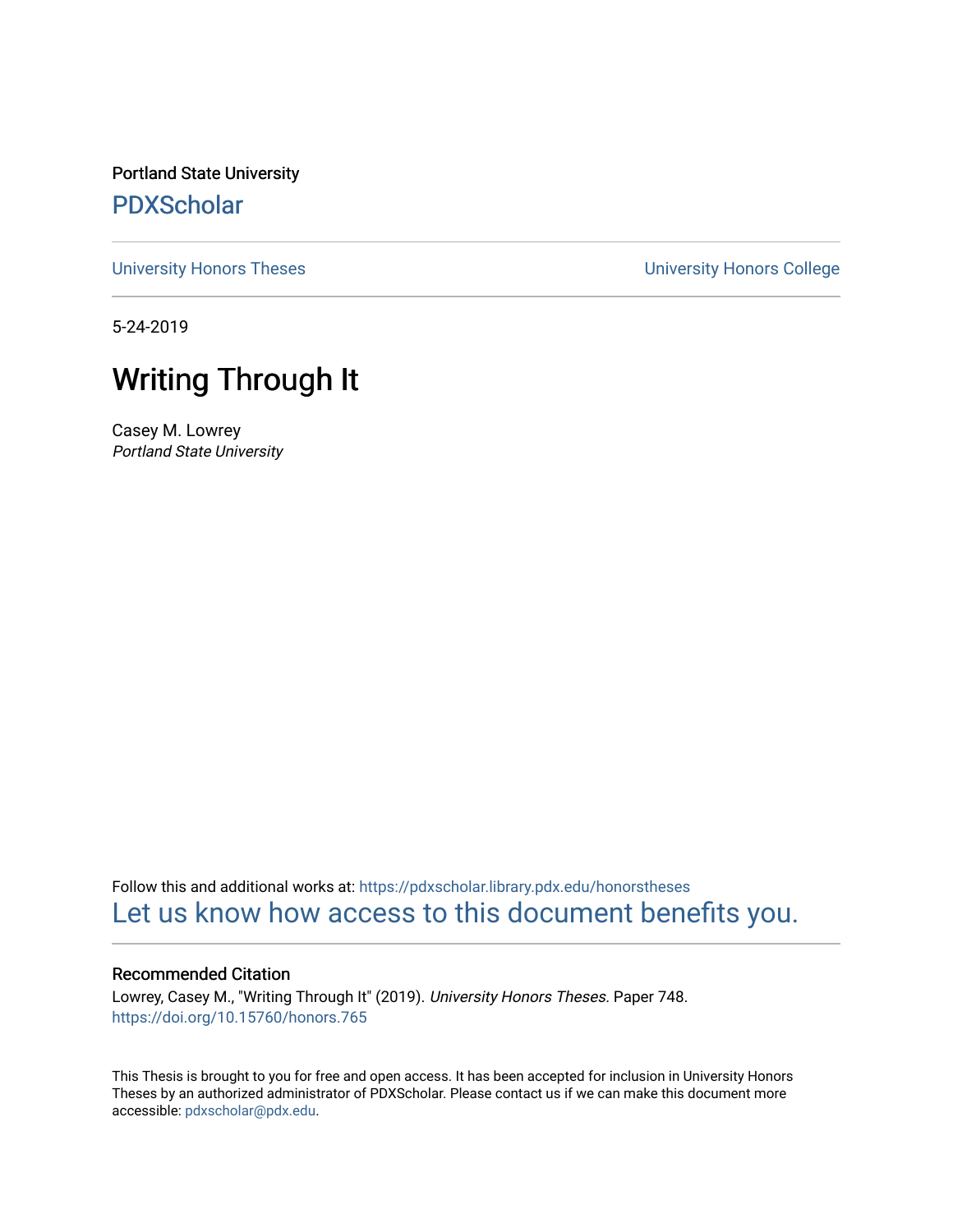# Writing Through It

by

Casey Lowrey

An undergraduate honors thesis submitted in partial fulfillment of the

requirements for the degree of

Bachelor of Arts

in

University Honors

and

Psychology

With a minor in Creative Writing

Thesis Adviser

Jaime Wood

Portland State University

2019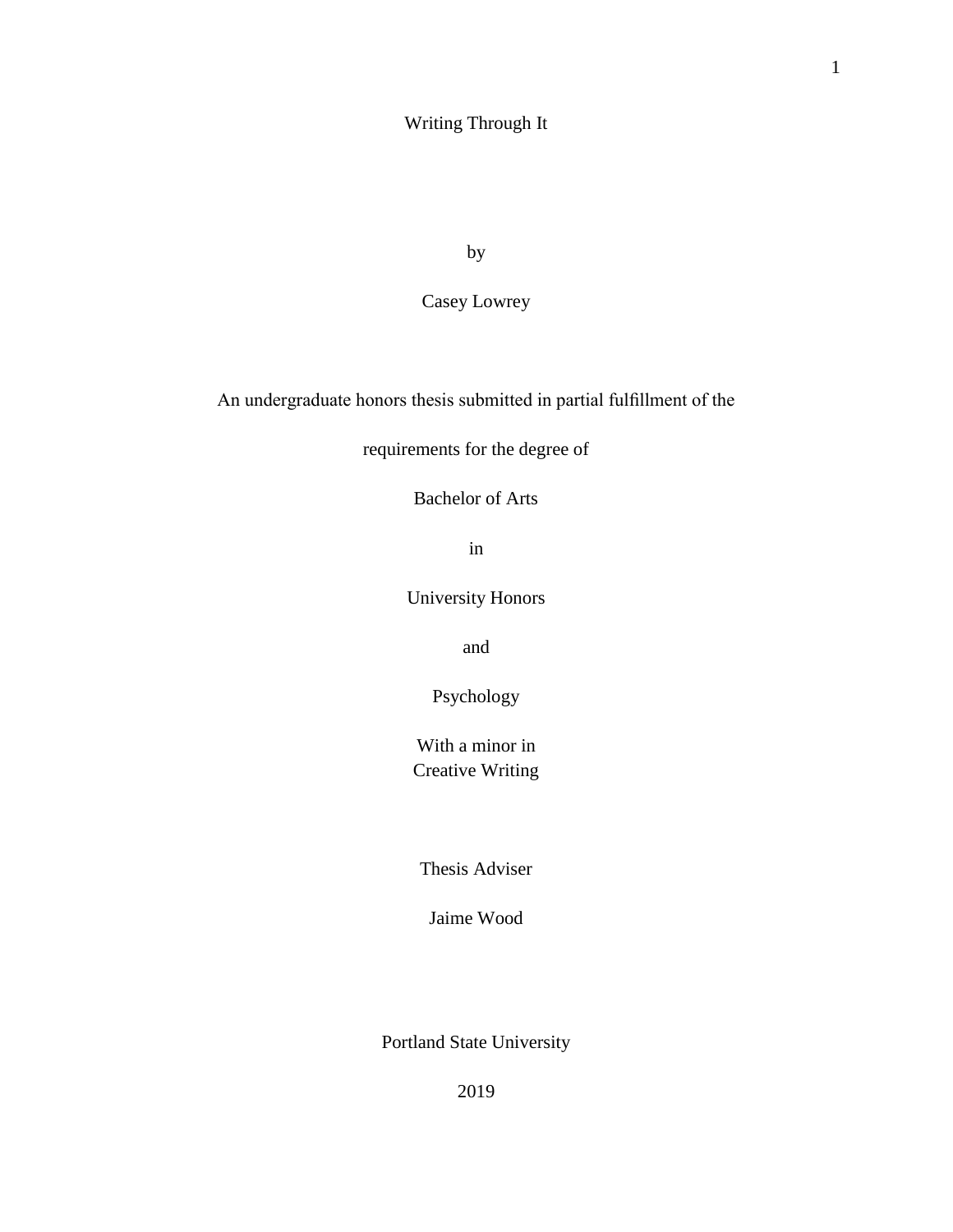Dedicated to my dad, who I know is reading this from Heaven, and to my mom, my sister, and myself, as we find our ways through this.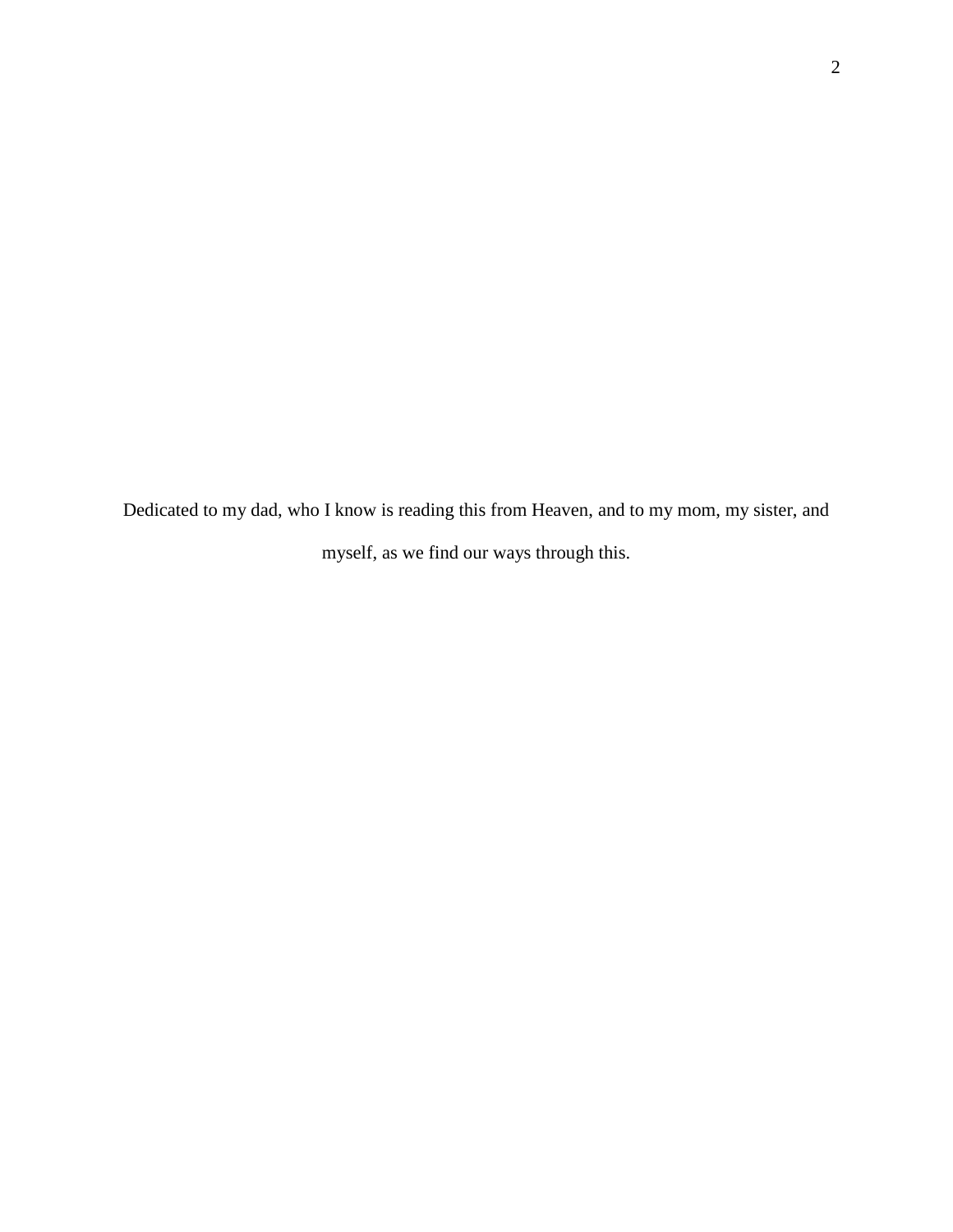An enormous thanks to my advisor, Jaime Wood, for being more than just an advisor. For being a coach, a friend, a literary critic, and an example to strive to be. This project would not be what it is without your help.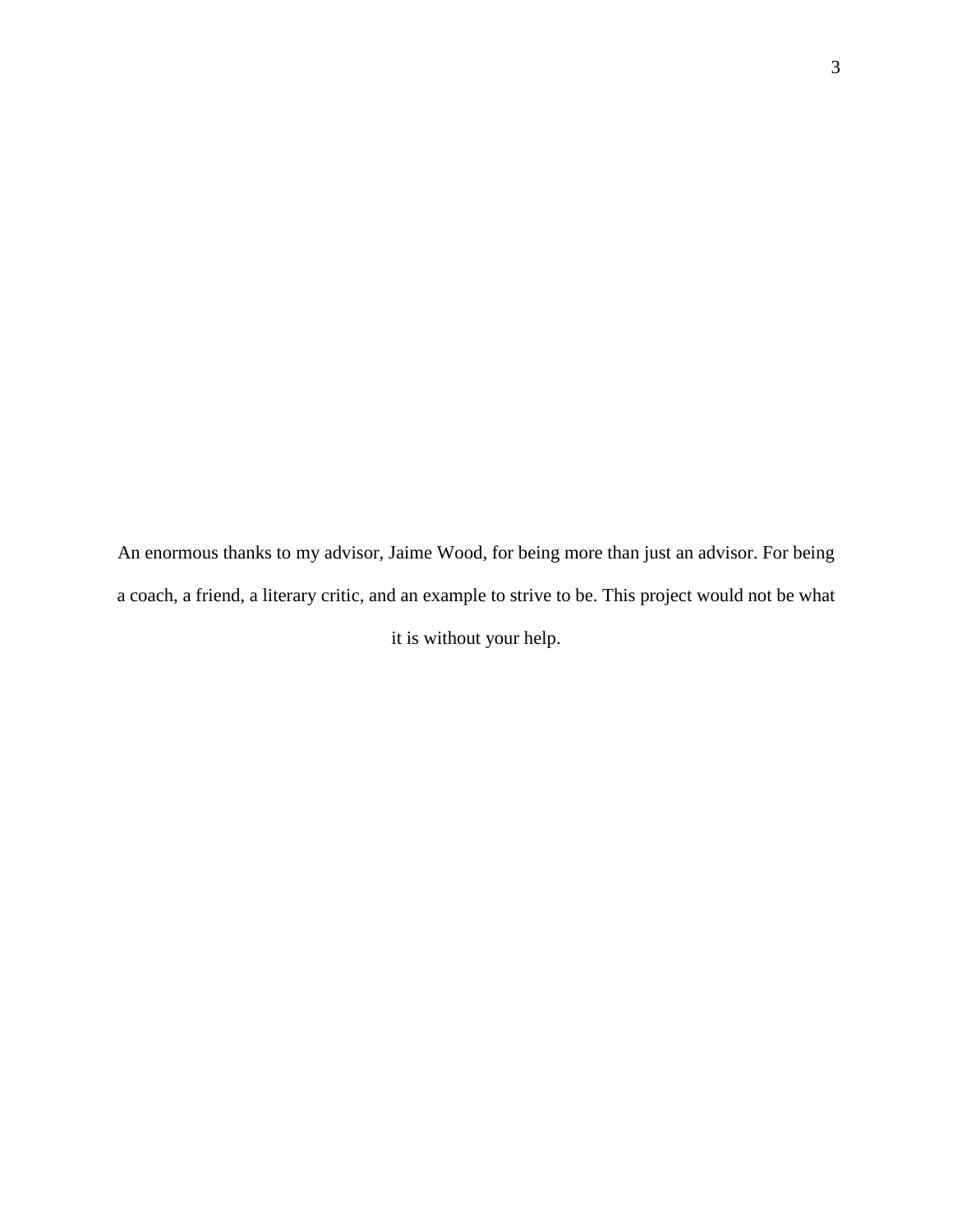Writing is hard. Writing about writing is complicated. Trying to explain and categorize your own writing is immeasurable frustration. As with music, dishes, and dog breeds, there is spillover amongst the groupings. Writing is no exception. This project is no exception. I began with an immense amount of reading. I was hoping to find a genre that fit precisely with what I was picturing this project to materialize as. I could not find one. Several pieces of writing came close. *The Liars' Club* by Mary Karr combined honesty with comedy and created a memoir that reads more like a fiction page-turner than the memory of a dysfunctional childhood. In Karr's book, she details her difficult childhood that grappled with troubling issues of mental instability, alcohol abuse, and rape. Her book is split into three sections to discuss three separate periods of time in her life. She tackles upsetting content in a way that allows readers to swallow it. *The Glass Castle* is a memoir by Jeannette Walls that explores complicated relationships and the journey of three young adults who were forced to grow up a little too quickly.

*Out of the Dust* by Karen Hesse and *Make Lemonade* by Virginia Wolff both utilize poetry in a story-telling manner, introducing chronology, history and fluidity that can be difficult to come by in poetry. They both have a beginning, middle, and end. They are not simply collections of poetry that follow a theme or pattern. They tell stories of lives.

*Out of the Dust* is the story of a young daughter being raised by a father who undoubtedly loves her, but admittedly wanted a son. When a dust storm destroys the crops, the family enters hard times. In an unfortunate fire incident, the main character, a young Billie Jo, accidentally catches her mother's apron on fire. Her mother later dies while giving birth and her father takes up drinking. The title comes from the main character following a desire to move away from her home during the Dust Bowl Era, and live somewhere else. She ultimately ends up returning to her father and they begin to repair their damaged relationship. This entire story is told through a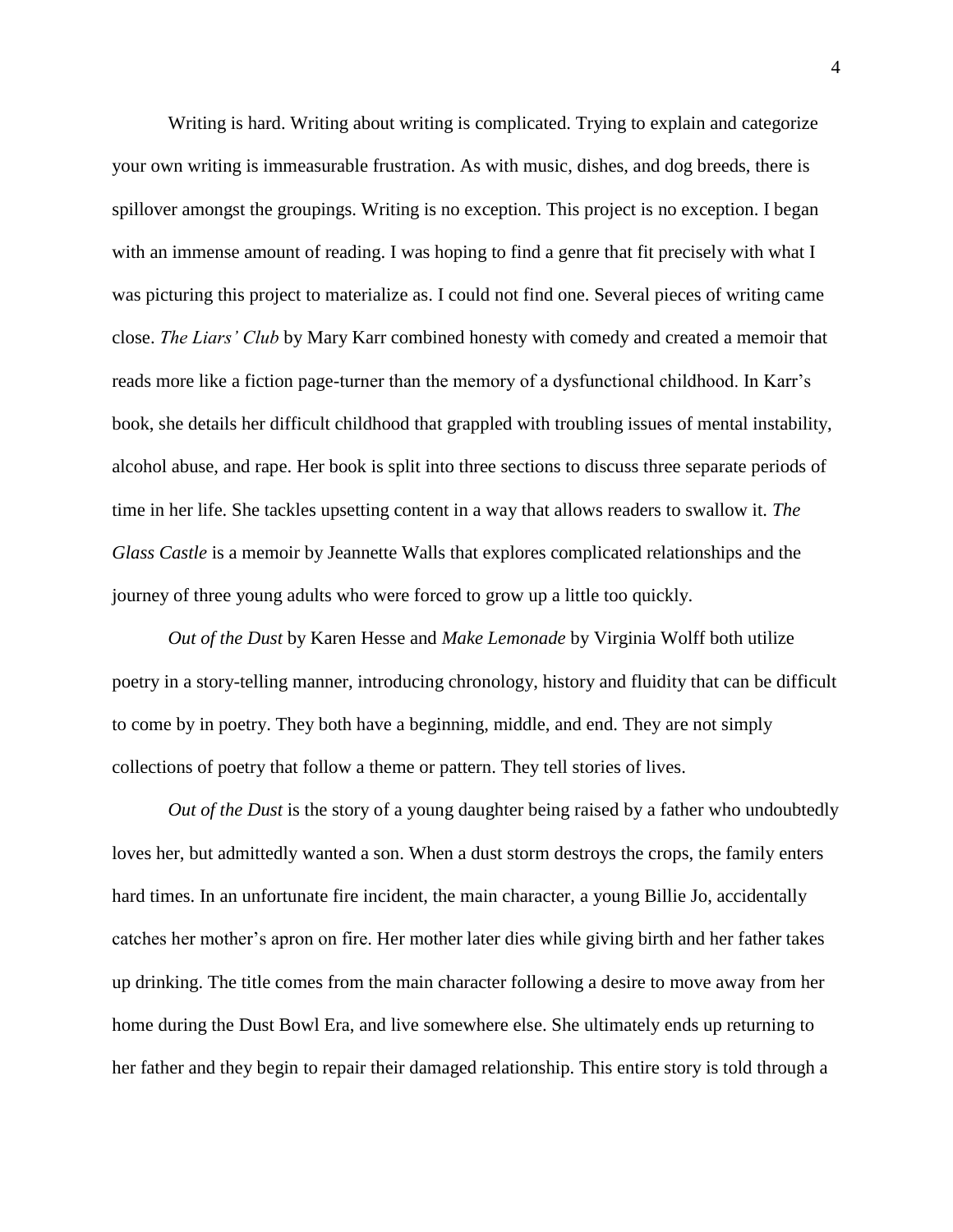series of poems separated into sections by dates. The poems are her vehicle for telling a tremendously powerful story without giving up too many of the moments.

*Make Lemonade* is the story of a seventeen-year-old girl who finds a babysitter to help with her two young children. The mother and babysitter become nothing short of a family, both girls learning how to navigate a world that has not come easily to either of them. Both of these books accomplished the challenging task of telling an entire story through poetry with complex relationships and histories and with difficult situations and sometimes humor.

All of these books were remarkable in their own distinct way, but none of them paralleled the project that I had been imagining. I read, reread, analyzed, contrasted, and then read, again, to assure my understanding of the material. My reading and rereading eventually and unknowingly seeped into stalling. I was lost in my own understanding of what this project was supposed to be, how it was supposed to look. I needed a clearer vision of what kind of work I would be doing and how I wanted it to be received in order to begin the writing process. I turned my reading into researching, attempting to decode the laws of writing and categorizing. I took different definitions from writers I admire, rolled them around on my tongue for a while, arranged them in degrees of palatability, and then returned to reading. There were two genres that seemed to incorporate the honesty, vulnerability, and palpability that I wanted to create. I had narrowed my categorization down to a complex fusion of poetry and memoir.

Isabel Allende, a writer typically of magical realism, says about memoir that it "forces [her] to stop and remember carefully. It is an exercise in truth." This offered some clarity that I was lacking in terms of highlighting the truth about memory. This truth being that it is faulty. It has holes. It has faux walls and cardboard flooring. It drops nuances and mixes up facts. Early into the writing phase, I was confronted with the truth that my own memory is victim to these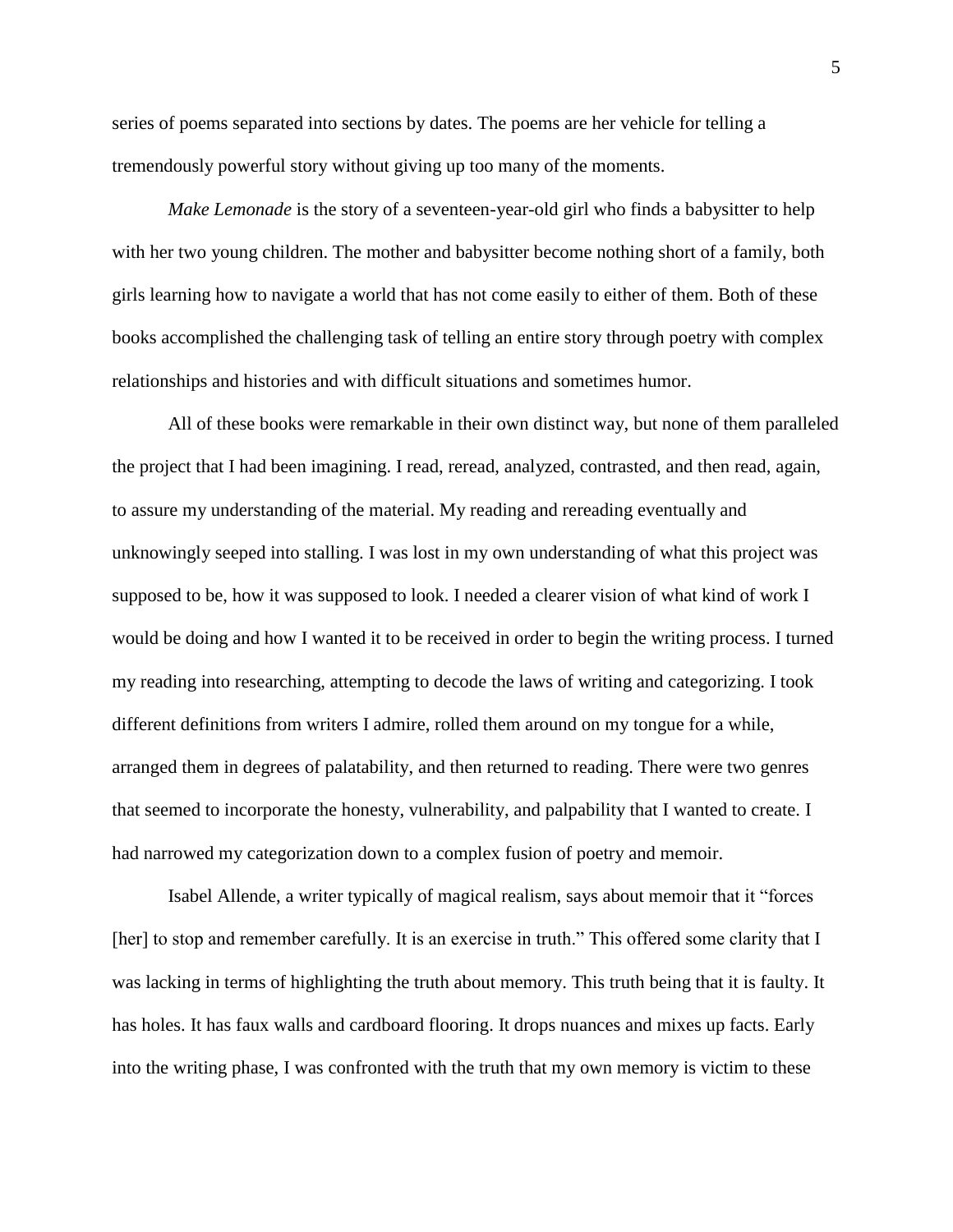same faults. This was the first scary moment in what would be six months of heart-pounding, knee-shaking, palm-sweating, hair-standing-on-end scary moments. I was introduced to gaping holes in the foundation of my memory. I ran face-first into the emptiness of my recollection. I had to admit first to myself and eventually to my readers that my memory was fallible and there were significant, defining moments that have slowly drifted out, quietly slipped away, or maybe stomped out leaving colossal footsteps the size of military tanks.

I found myself filling in moments with what I now know were false memories. I spent hours drawing charts and tracking timelines, reasoning with myself and the memories themselves, as if they were living alongside me. Finally, I started writing. It was hard. Homer Hickman, an American author, writes, "A lot of folks just get it into their head that, […] you just write down what happened. It doesn't quite work that way." Mimicking the earlier part of this project, I wrote, erased, wrote, erased, went bottoms up on some Mexican tequila that I was saving for a special occasion, and vowed to abandon writing altogether. Then, I tried again. Allende and Hickman's pieces of commentary on memoir writing gave me the much-needed support to recognize and admit, for the first time since I had started the project, that this project was challenging, complicated, character-defining and, above all, important. But I also found it a bit restricting. There were feelings and moments and revelations that refused to be explained within the realms of a prose memoir. I was unable to find the appropriate language. There was an abstractness to my emotions that would not translate. There was an authenticity in the sentiment that came out contrived.

It was in poetry that I found the space to expand. I found the space to take what felt restricting about other genres and mutilate the integrity of them. I found space to be confused, and as a result, confusing. I granted myself permission to be misunderstood, misinterpreted, and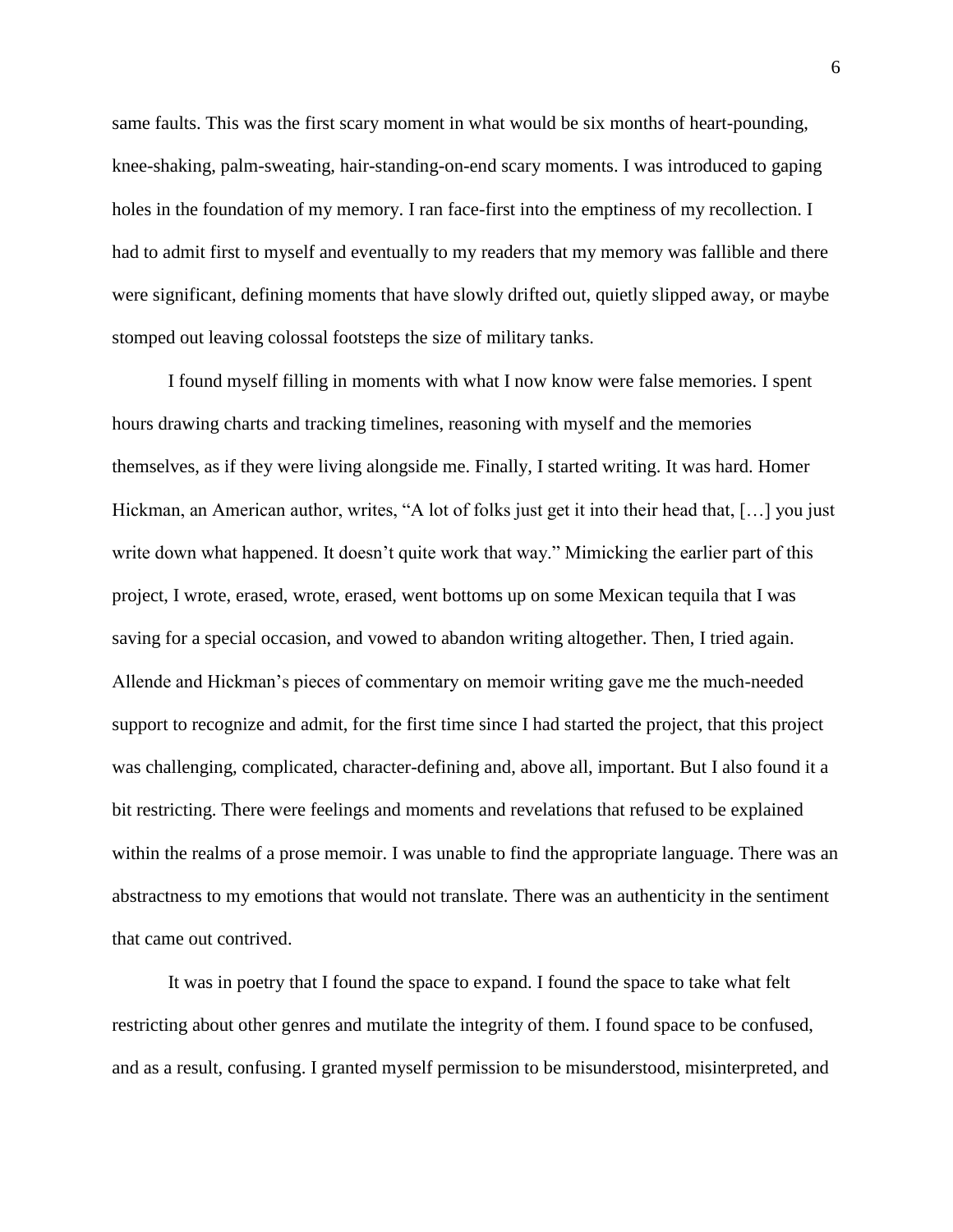unexplained. At first, I was not sure it was poetry I was writing. It was abstract, contradictory, sometimes mean, and often violent. Emily Dickinson said, "If I feel physically as if the top of my head were taken off, I know *that* is poetry." This made sense to me. This made sense to my project. I found the path of writing this project needed to fall into, in order to reassemble my world. Writing these poems helped me piece back together what was inconceivably broken. This was the moment my convoluted idea manifested into a concrete project, albeit wet concrete, still to be molded.

Joan Didion's *The Year of Magical Thinking* was a book I returned to several times before really beginning my own project. Didion's memoir is an account of the year following the death of her husband and the caretaking of her sick daughter. Her exploration of grief and mourning and surviving was inspiring in terms of her ability to verbalize the experience—a feat I was hoping to conquer. I found particular comfort in her assessment of things feeling ephemeral and fleeting, even her memories. While her memoir does not incorporate poetry the way I desire to, the themes and motifs harmonized with the atmosphere I was writing in. I returned to this book often because of her ability to write honestly about what is painful. Grief is unexplainable, but she took her readers by their hands and led them through the baffling forest of anguish anyway. This was what I hope to do within my own memoir.

I was told, by a stranger, a long time ago, that the difference between an autobiography and a memoir is that an autobiography is a story of a life, and a memoir is a snapshot of that life. A single moment in time worth putting onto paper. A story worth documenting in a way that will remain in the world longer than those who lived it. Regardless of the definition one chooses to undertake, it boils down to the fundamental question of what is worth remembering and, furthermore, recording and sharing. That is often the first inkling of pressure for those trying to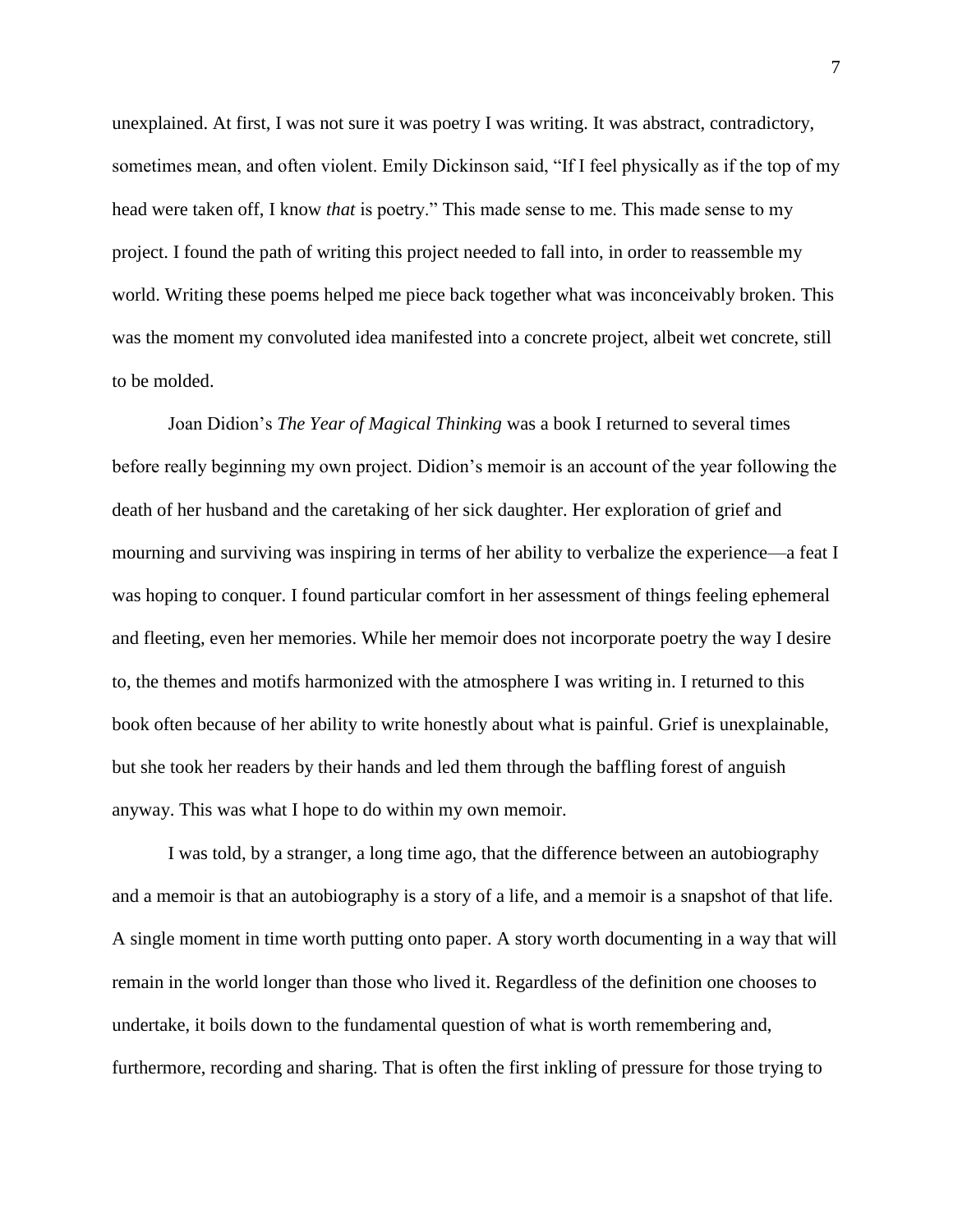document things they care about. But the moment the pressure really sets in is when you are sitting down at your computer in a coffee shop or at your notebook on the kitchen floor trying to do justice to the moments in your life which you have deemed worthy of recognition. Trying to put into words the trials and experiences that remain in the forefronts of your mind, infiltrating your thoughts on a daily basis. How do you assign language to things you cannot entirely understand? I believe the answer to that question is the one writing device that allows the writer to make as much or as little sense as possible. The genre of writing that does not require understanding on behalf of either the writer or the reader. A kind of play with language that sanctions unfounded claims and bizarre comparisons, even encourages them. Poetry.

Poetry is a funny little thing that asks people to do precisely what they do not want to do. It forces people into discomfort, into the unknown, into vulnerability. More than any other type of writing, it asks both the writer and the reader to approach the dark monster in the closet and duet with it. Yet somehow, it feels right. The moment you read a poem that, on a logical level, checks zero boxes, but you feel it in your bones anyway, is the reason it exists. In Federico Garcia Lorca's poem *Sleepless City*, he writes:

#### One day

horses will live in the saloons and the enraged ants will throw themselves on the yellow skies that take refuge in the eyes of cows. Another day we will watch the dried butterflies rise from the dead and still walking through a landscape of gray sponges and silent ships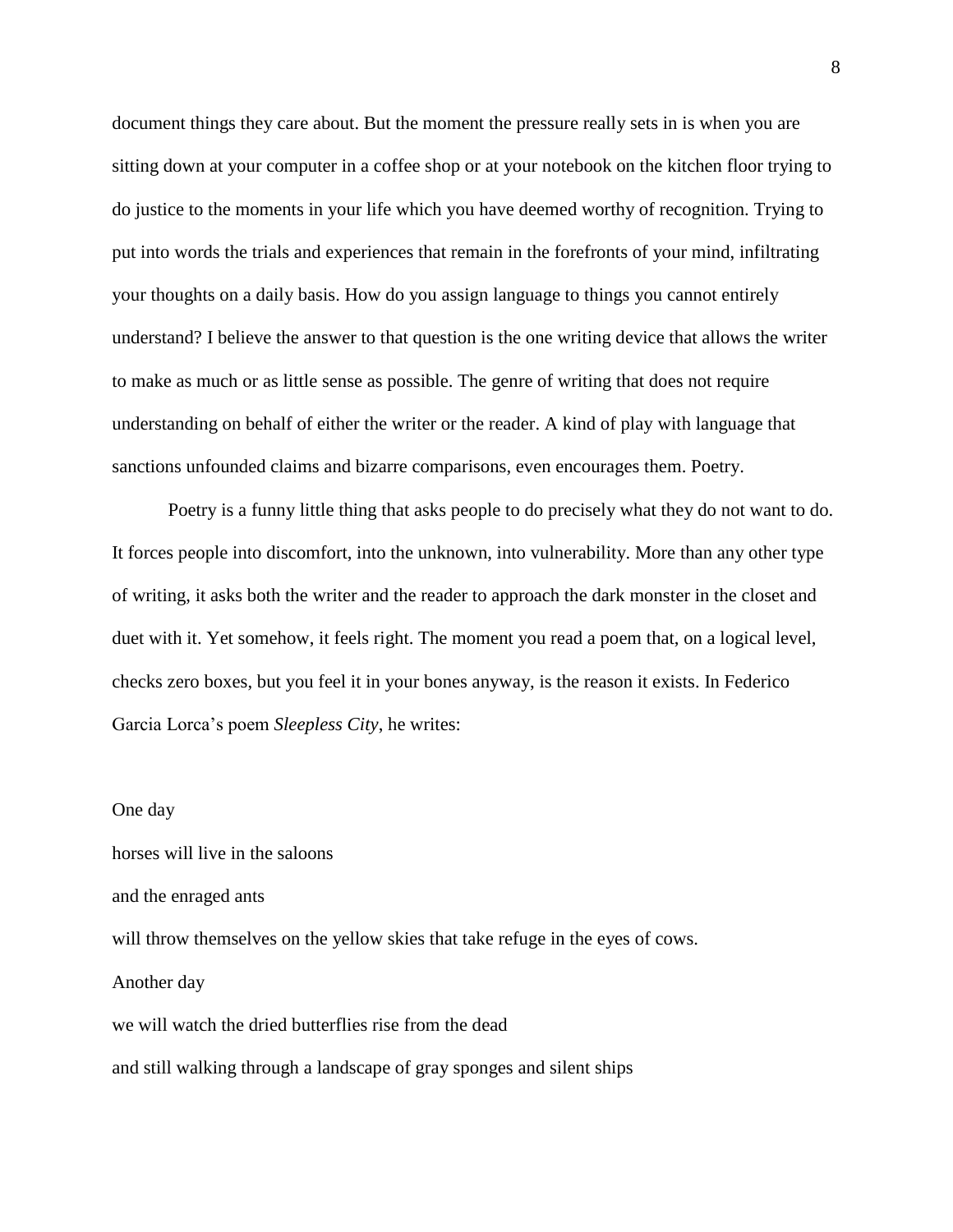we will watch our ring flash while roses spill from our tongues.

The excerpt above represents a highly emotive and entirely confusing passage. The integration of sensitive images such as, "dried butterflies" and "roses spill[ing]] from our tongues" into deeply profound images such as "a landscape of gray sponges," places the reader into a familiar yet confusing moment in time. It is the 'I have been here before but I am not sure when' kind of feeling. The moment when you understand but still cannot explain. The moments that elicit this feeling elicit poetry in me in the same way. The use of language in a new way that might not make sense is, by all counts, reasonable and necessary.

The next obstacle I ran into was the self-questioning and the concern about my writing being worthy to share a story that carries such weight. How could I do justice to this moment in time? How could I write a life? And did I deserve to? After hours of conversation with myself and a few more shots of tequila, I realized that, invariably, I had no choice but to write it. There was a lifetime rushing through my veins and draining out of my fingertips. So, I wrote it.

I was sitting in a nondescript desk in a nondescript high school geometry class as a nondescript freshman. I was probably doodling unremarkable figures onto my desk as a legacy for whoever would take the desk over the following period. I would often come in the next day to find equally unremarkable response doodles. A few months into the semester, I got the news of my grandfather's death. Corvallis being a small-enough town, most of my high school received the news as well. A few days afterward, I got a message from someone I did not recognize. By then, I was knee-deep in condolences from strangers and did not think much of it. I returned the obligatory gratitude and went back to menial distractions. This particular stranger was much taller than me with long limbs that would still take him a few more years to fill out.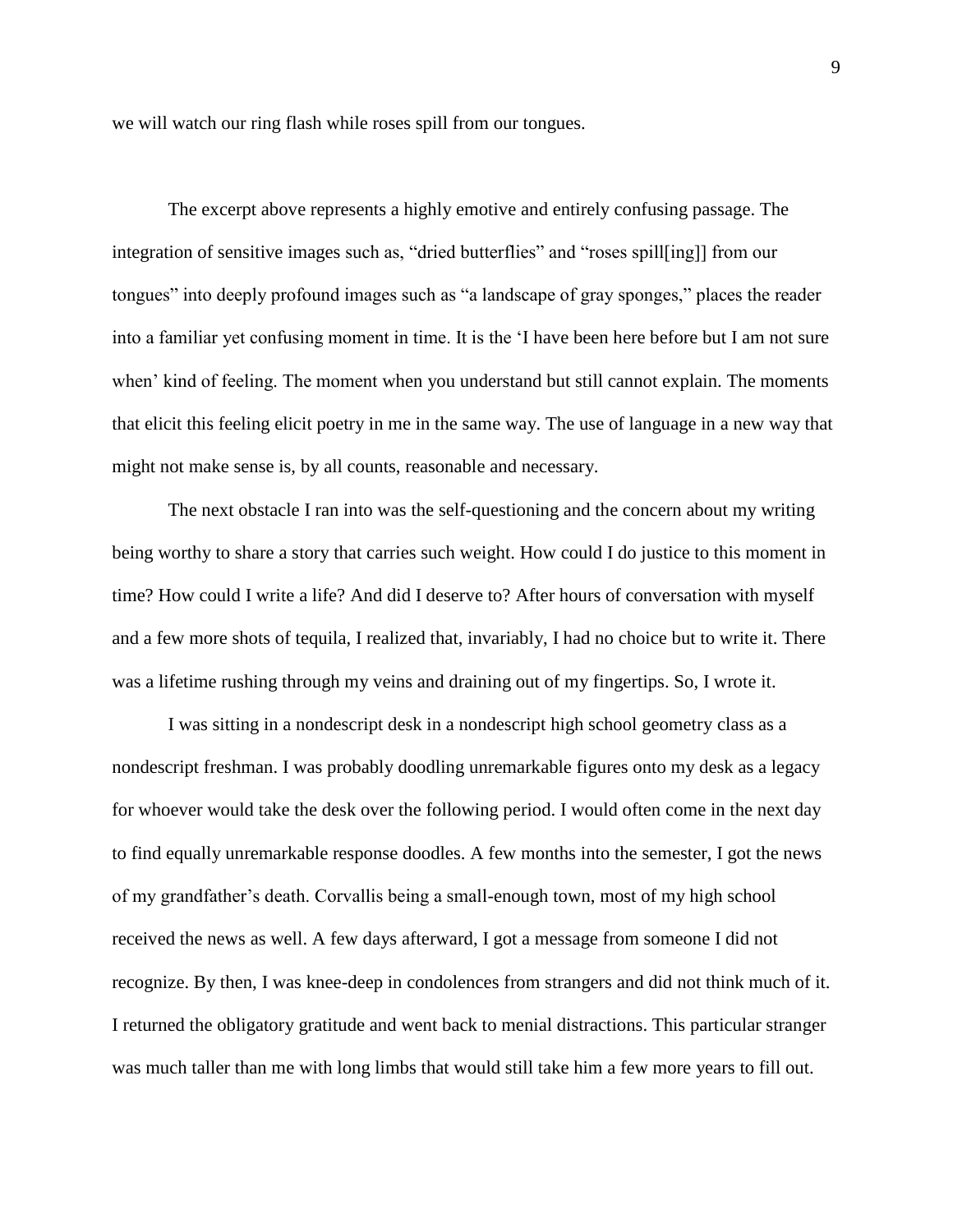His red hair framed his freckled face and his sheepish smile hid his restless spirit. Over the next few weeks, we shared several ordinary dialogues. Homework assignments, test score comparisons, all the miserable activities we would rather be doing over geometry.

The casual dialogue turned into casual dates, which then morphed into serious dates and eventually a relationship. Out of this came dances and trips and the meeting of parents and Floral Monday. He made it his goal to surprise me with flowers every Monday. I would find them in my locker, in my car, waiting on my doorstep. Sometimes they would be accompanied with little love notes or small trinkets of affection. I wrote poems for him. He made mixtapes of songs that reminded him of me, and I would learn to play them on guitar for him.

Immediately out of high school, he joined the military. It was his dream for as long as I had known him and I was both proud and scared. It was all he could talk about for weeks and his admiration for those before him cemented my support of his decision. Before he left, he gave me a ring and we cemented our engagement to each other. Being as young as we were, the idea of keeping that commitment a secret seemed exciting and cinematic. For the eight months that he was gone for training, we wrote letters back and forth nearly every day. They currently sit in my Kyle Box underneath my bed, next to his favorite red blanket and a shell from the beach with "I love you" written on it, messily, in permanent ink.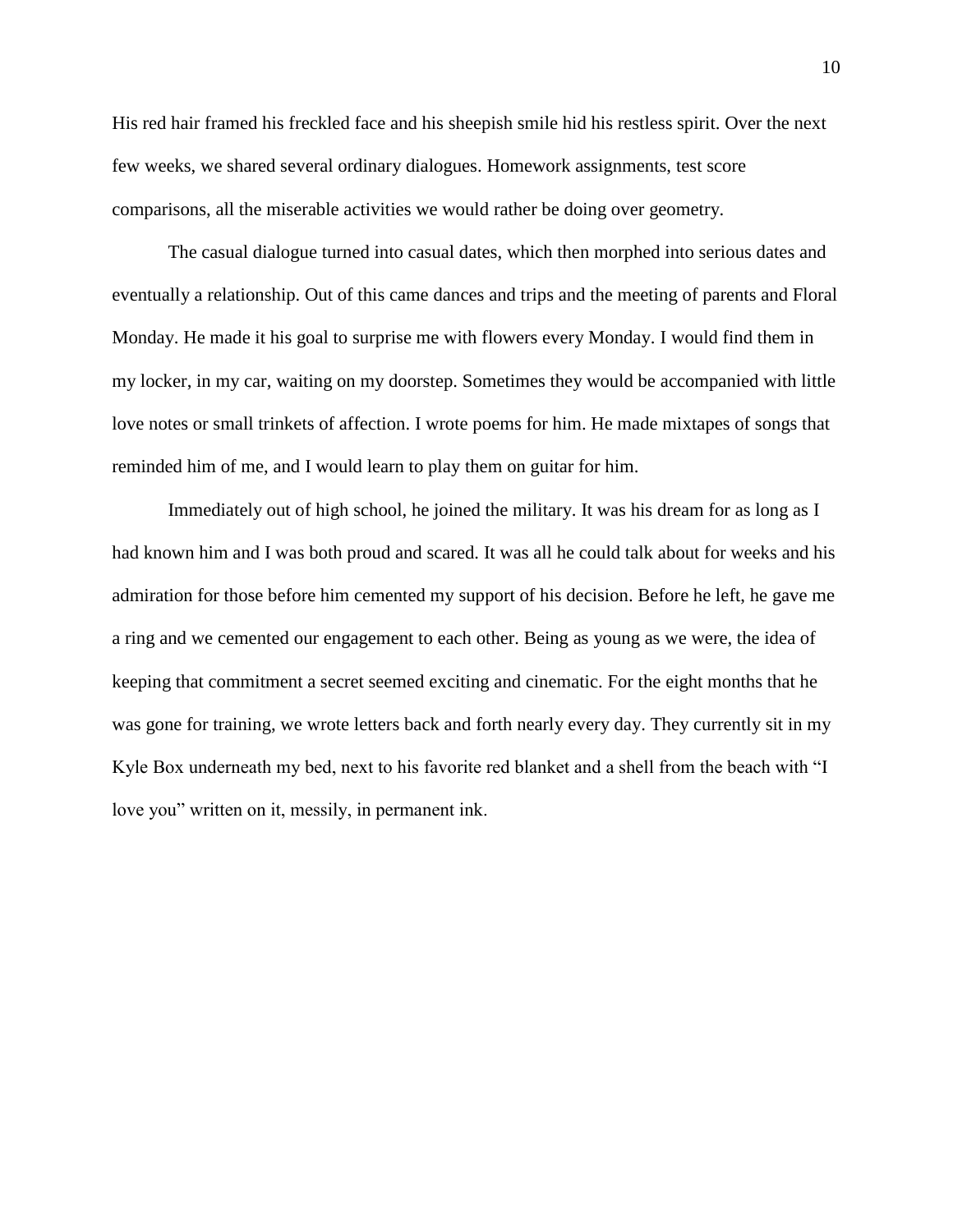Deep-set bruise shaped eyes wandering and interjecting waiting at the edge of the river ready to jump into mouths and floor lungs. Count the fish that get caught in the teeth and wish them well. Is love quantifiable? How many loves does it take to break the mechanics of coffee brewed? to disperse eyelashes whispering of sleep like dandelion puffs? to turn a purple bruise into a green memory?

*Skin on skin on skin*

You toy with the idea of shoveling gravel into your lungs but the longer you stay here the later it gets

and you were already choking.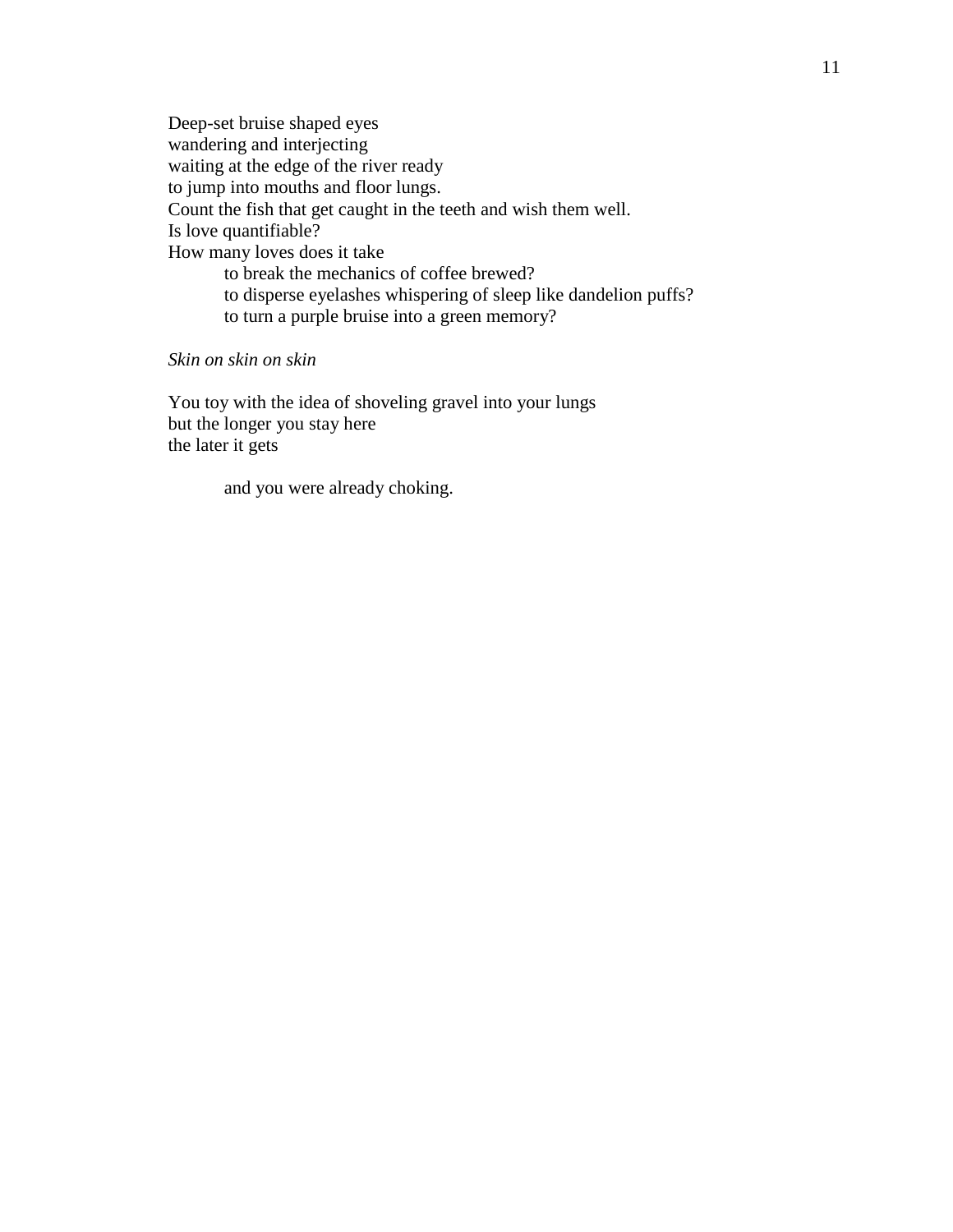Twisting words into poetry slipping up on sentiments

the mechanical movements of picking up a lover's mannerisms

waiting for the right moment to turn a couplet into a quatrain

but never quite finding it.

Waiting for something to hang a heavy heart on.

You left skincrumbs everywhere you went I am still finding them in my cushions I am still finding them under my nails.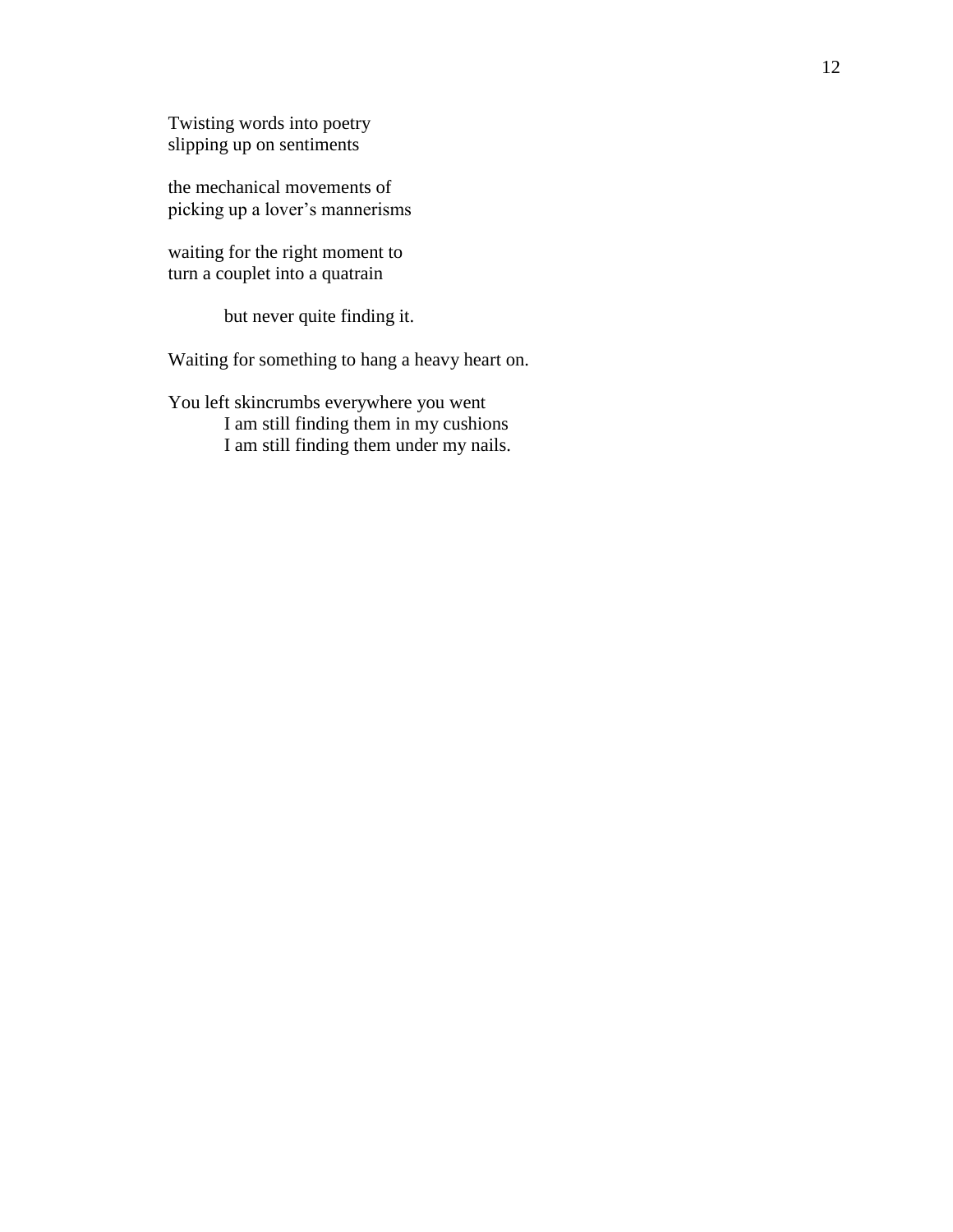I built my home in your stomach attached bridges to your arms that led to a park in one palm in the other, a grocery store.

Slid down your thigh-slides onto your beached toes to watch the sun fall to its knees at the sight of the moon.

Took cover under your eyelashes used your ribcage as monkey bars (accidentally breaking them off one by one by one).

Used your spine to adhere my books and sat on your shoulder as you read them to me

I built my home in your stomach It is flooded now.

The liver that I perched on is floating out your ears like a stream.

There is wreckage in the home That I built in you

I think the foundation was faulty.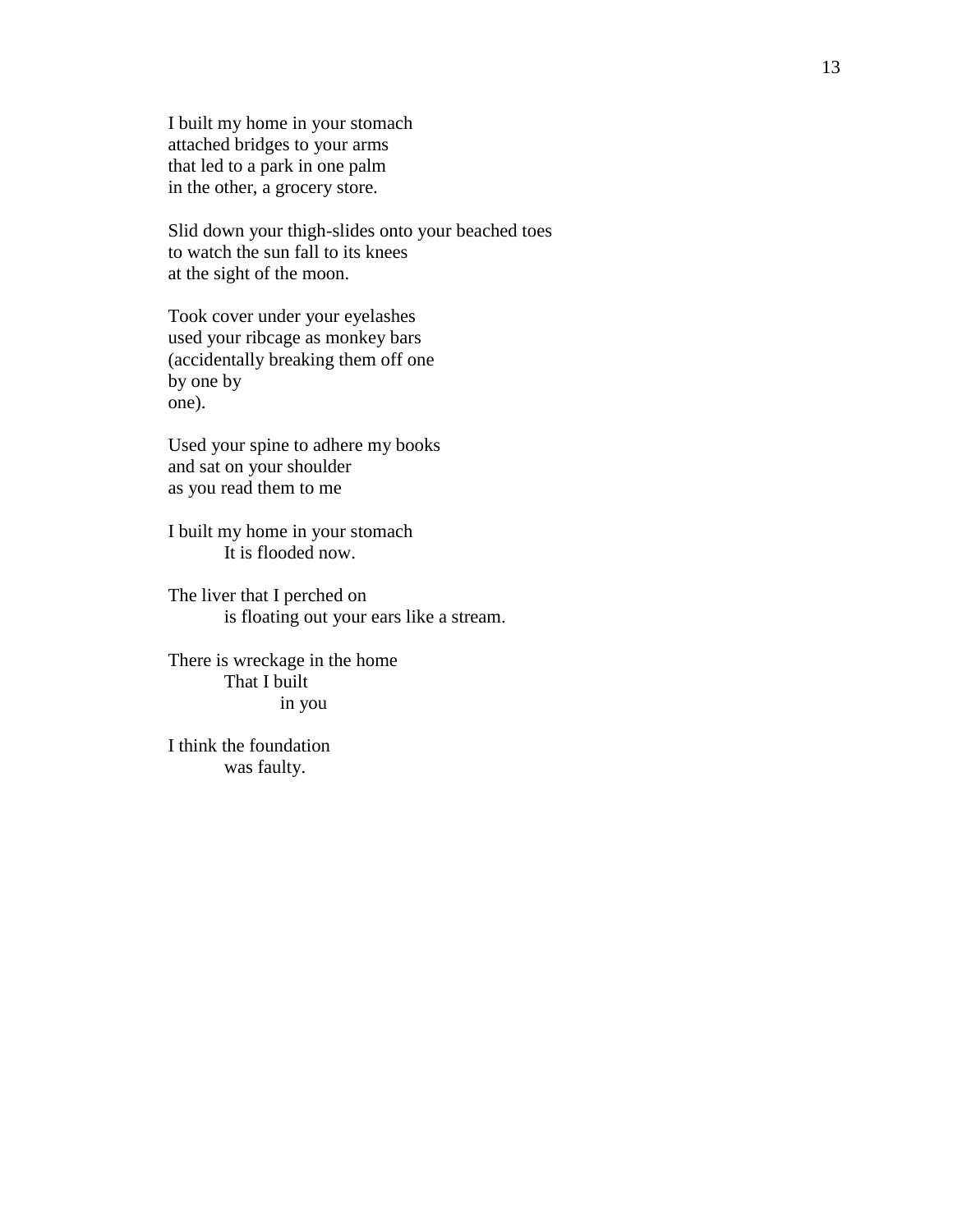I could love you so much better now than I ever could back then.

I could paint murals on your canvas skin now grow gardens with the wells atop your cheeks now hold your heart with both my hands instead of balancing it on one now.

I was too young to love you that way

too young to see that you were clawing your own throat out swallowing your own tongue breaking off your ribs one by one to leave as bread crumbs.

and too young to know I'd be spending the rest of my life writing poetry about how I could love you now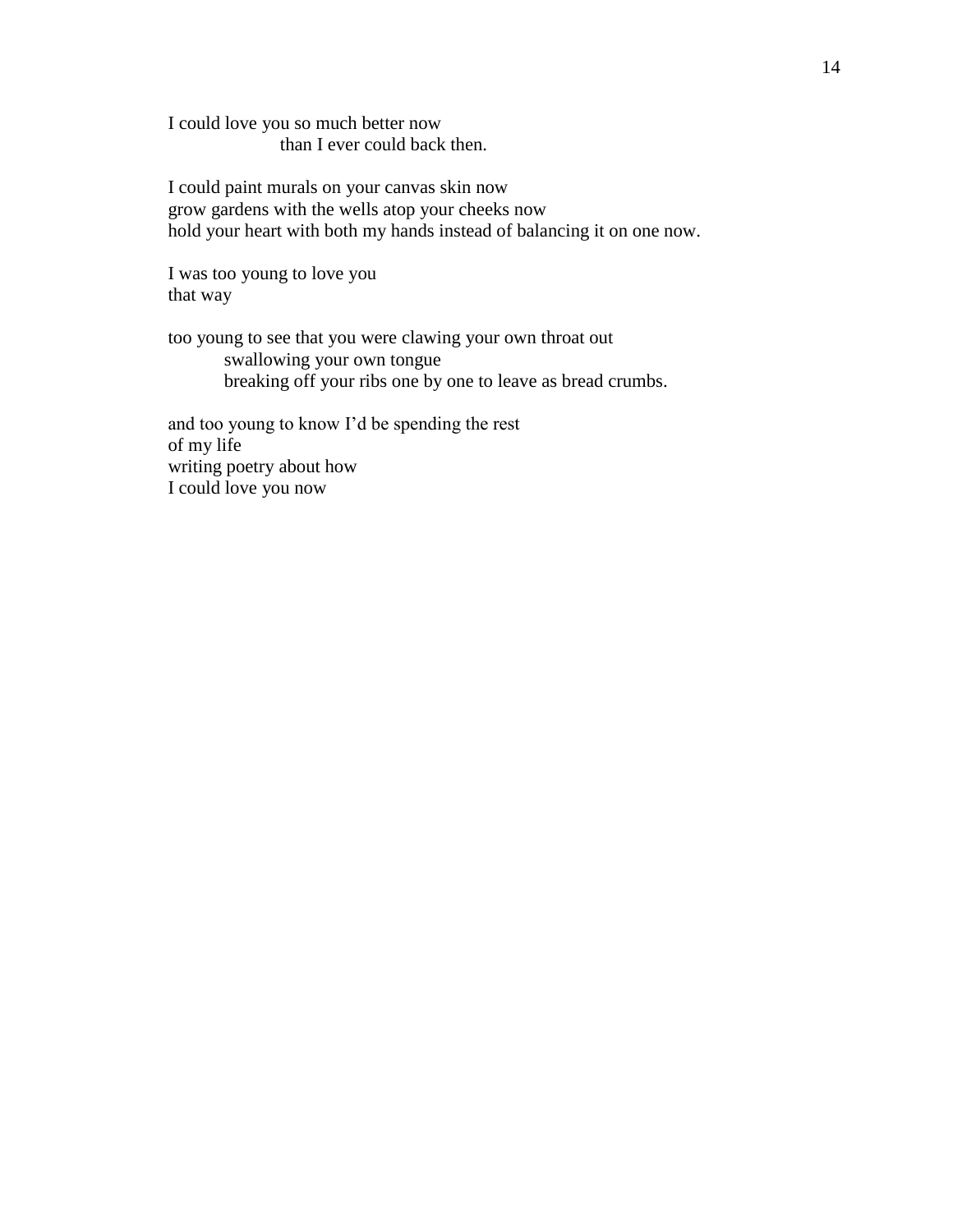#### **This might be an apology**

I didn't understand what you meant when you told me your arms were sinking deep like lead.

I was too direct *you hadn't yet handed me the tools to wire my own jaw shut*

I didn't understand you didn't need to be full *you just didn't want to be empty anymore.*

I didn't understand your love letters how if I held them up to the light there would be watermarks detailing the strangers in your bones stirring in your stomach using your spleen as collateral.

You used to tell me  *Melting wax doesn't intend to burn the collar bone it pools in* I hope I never learn what this means.

I know that kisses can leave watercolor stains purples weaving into greens

I understand now now why you screamed when you told me you wanted to feel that fluttering in your stomach and I told you to swallow a baby bird.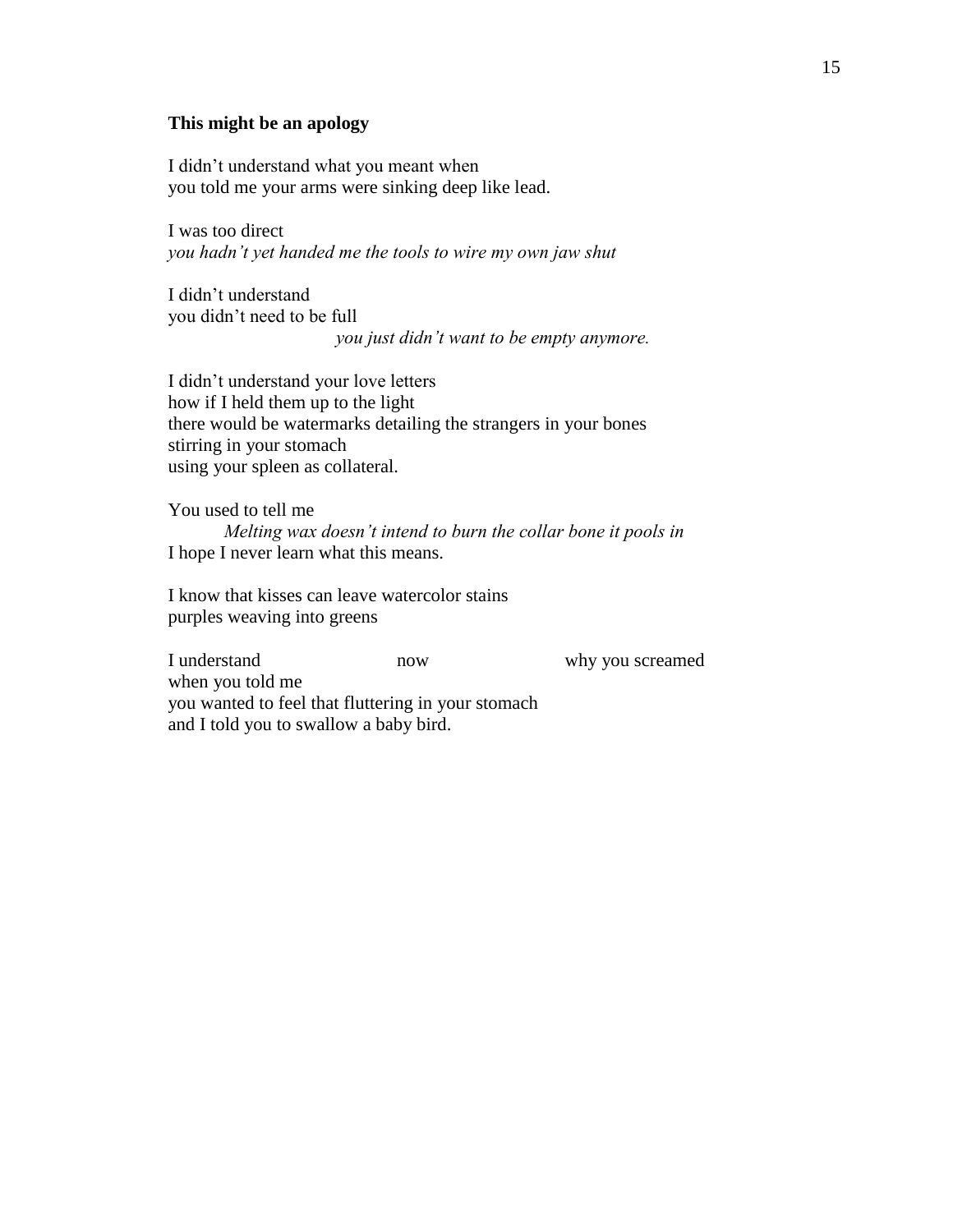He came back different. He came back more confident, more extraverted, more in love. He came back more compassionate too. While he was deciding on what the next chapter of his life would look like, he worked at a gas station to pay rent. One of his proudest moments was when a woman brought him homemade cookies to thank him. She had been there the day before with four kids in her van, exhaustion from a life lived in her eyes, and only \$7.00 to spend on gas. He filled up her tank with his own money. That was Kyle. He was genuine and selfless. He was someone who would ask how your day was and sincerely care about the answer. He was thoughtful in ways that redefined the word itself. These were the moments when I started to understand love stories.

The moment I really started to understand poetry was the morning I got The Call. It was around 7:30 a.m. on a school day. I was half-dressed getting ready for class when I saw his mother's name on my phone. I answered the phone and she immediately asked what I was doing. I nonchalantly told her I was getting ready to leave for school as I buttoned my jeans. To be completely honest, I do not remember the precise language she used to tell me that Kyle had ended his own life earlier that morning. Or maybe the previous night. What I do remember is her asking if my mother was there. And thank god she did because at some point between her telling me what happened and inquiring about my mother, I had collapsed to my knees on my bedroom floor, momentarily paralyzed. I staggered through the darkened hallway and balanced myself on our glass front door through which I was watching my mom. She was steadying her travel mug filled with coffee the color of poplar on the roof of her car. It shook as she opened the door. I could see the horror on her face as she turned and saw her youngest daughter pounding on the glass door, shoeless and manic. She started back toward the house leaving the car running and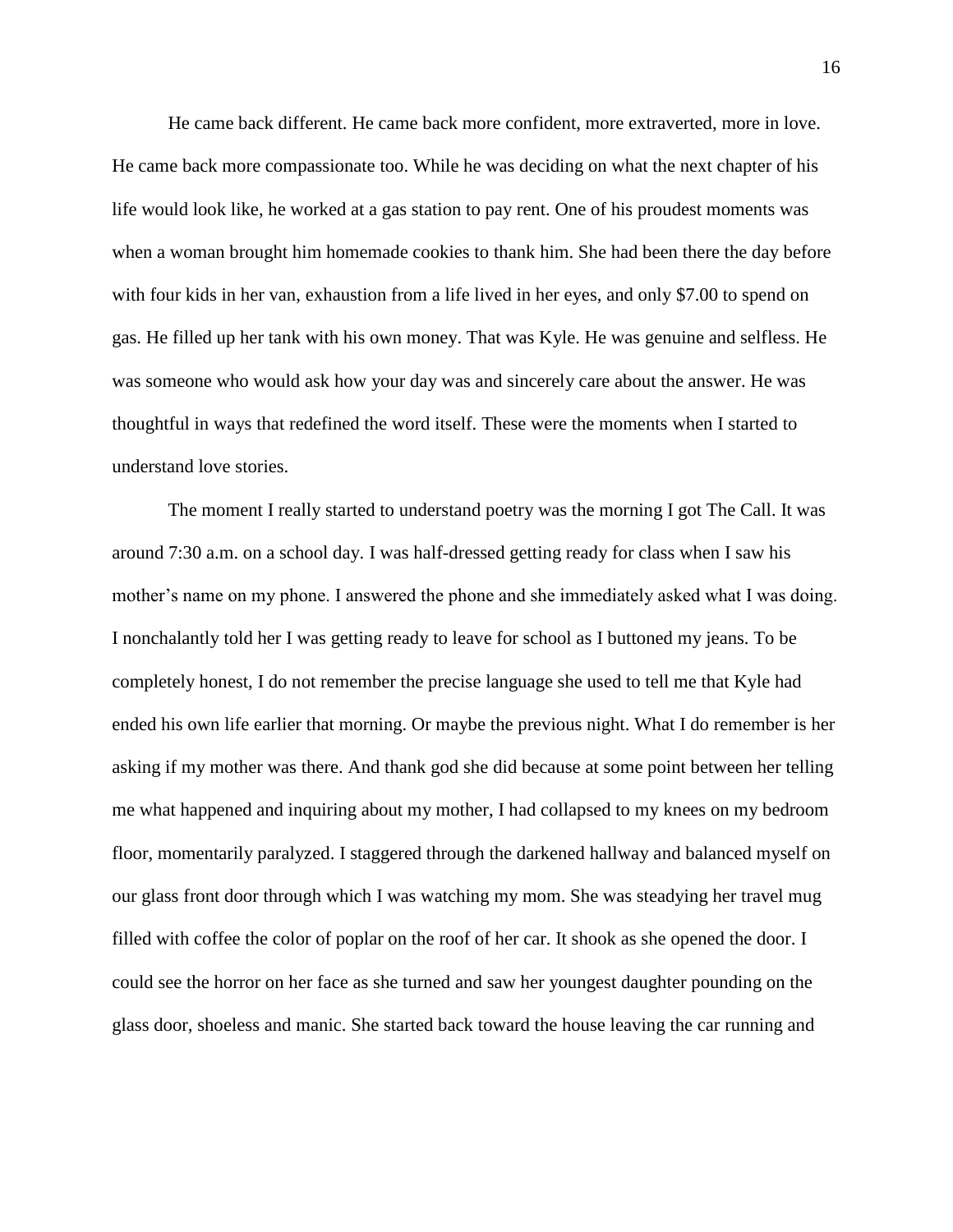the door open. I repeated what his mother had told me, emptily, as if I didn't really grasp what I was saying. I probably didn't.

I have to admit, now, that my chronology is unreliable, and my memory unsteady and frequently shifting. The moments following the phone call are flashes of tears and hugs and emotionless staring at the floor or the wall or anything that would stay still for me. My sister was in Monmouth for school at the time. I do not recall if my parents called and told her on the way or waited to tell her in person. I was not involved in the relay of the information. It mostly happened around me. Things happening around me was to become an important theme over the following months. The words sort of floated around me. I could probably have reached out and plucked them from the air if only I could have convinced my body to move. I sat in the car staring at the seat in front of me all the way to Monmouth, and held my position all the way back home, now with my sister in the car.

The ride back was quiet. The hum of the other cars on the freeway became the most prominent sound. I watched the other drivers and passengers commuting, unaware of what had happened. I think someone tried to turn on the radio to break the painful silence, but the songs were all wrong. They were too happy or too sad or they appeared on the mixtapes he had made for me. I felt angry that they did not know. I felt angry that they were allowed to go about their days without noticing the shift in the cosmos, the black hole that had opened up right in the middle of Corvallis. I felt angry at the blunt-force trauma of learning that the size of impact was, perhaps, lesser than it felt. The recognition that each and every person driving on that freeway was distracted by something else made me feel small. And the way that the wind shifted the trees towards his house, or the way the sun stayed at the perfect height to bounce off of his flushed strands of hair, had he been there, made him seem big. Bigger than ever before. All the streets in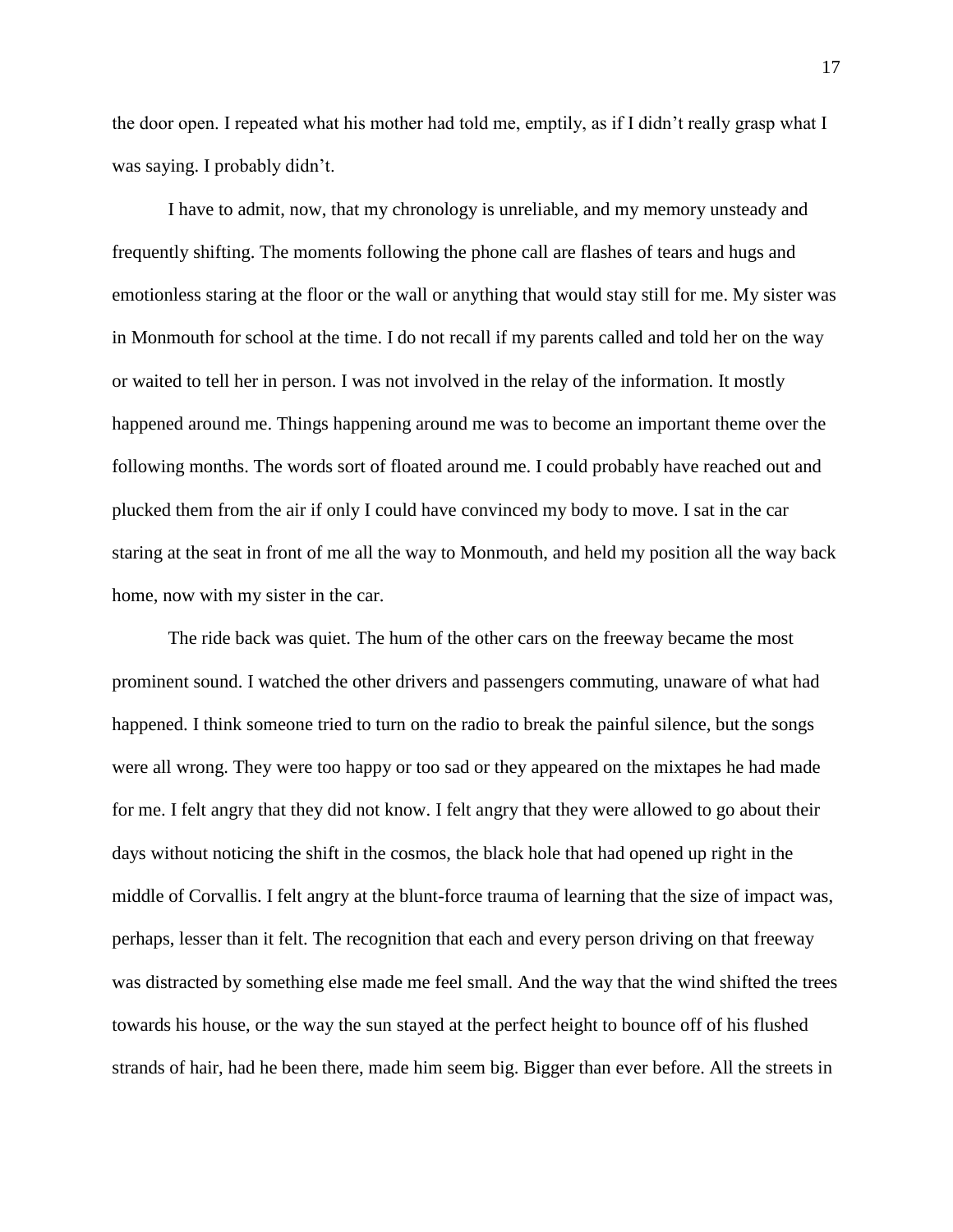my neighborhood looked different. The roads that I had driven, walked, roller-bladed and tripped down for seventeen years looked unfamiliar. I noticed houses I had never seen before, statues that suddenly carried saddened expressions, plants that had always stood six-foot-tall before were wilting like a time-lapse in front of me.

It seemed like everyone in town knew. Face after face shot bullets through my car window, embedded with secret messages of pity and concern. Everyone was waiting for wells to form into my skin leaving holes they could see straight through, or for the top of my head to split open as plants blossomed out of it, keeping their distance for fear of thorns. This kind of thing didn't happen in the town I grew up in, and we were all watching closely at the wreckage that was forming. We pulled into the driveway that somehow seemed more unfamiliar than the rest of the town. I sat in the car reminding my body of the duties it was responsible for, discussing the particulars of lifting my feet from the carpeted ground and turning them towards the cement stained with blood from years of scraped knees. Retraining my arms on the specifics of where to put pressure in order to propel myself out of the seat and onto the ground. Finally, I made my way into the house. The unfamiliarity was wearing off and shifting into more of a numbness; a lack of searching for familiarity. I spent the next few hours sitting on the living room couch staring out the glass door that I had met him at so many times before. My family took shifts sitting with me, making calls to schools, work, family who would want to know. I have no recollection of eating anything for at least the next few days. Unsurprisingly, I missed school that day, which happened to be a Friday. The weekend is almost completely gone from my memory, but I think I remember his parents stopping by for only a few minutes. His mother might have spoken with mine for a while, but I do not remember them being there for long.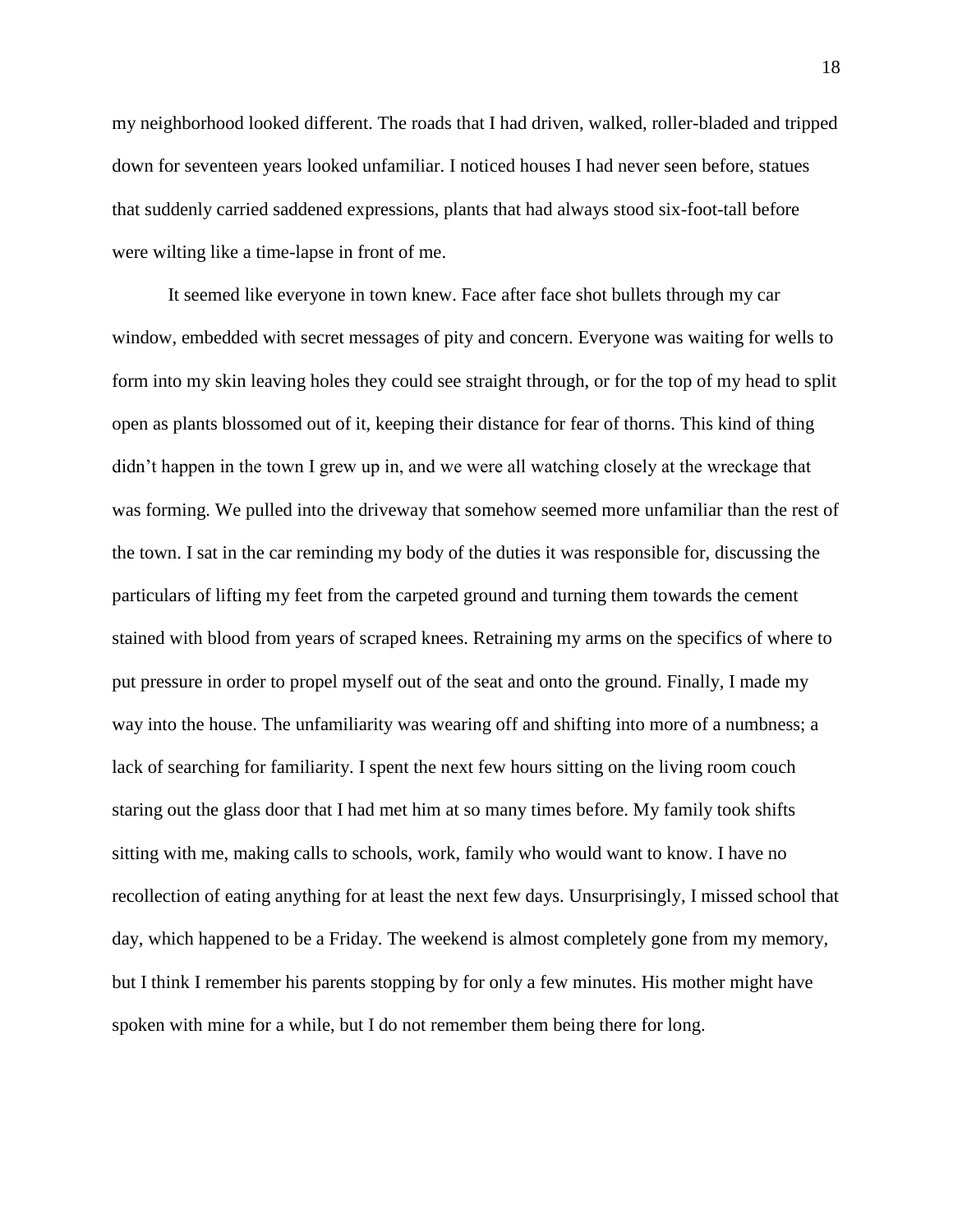## **Heartskin**

The boy with the skin and the sad laugh asks me where will you go after you have swallowed all the water? And I think I am edgy in a Dark lipstick, smudged eyeliner, holey fishnets, drinking all the water sort of way but you see a girl gutted like a fish slimy and boney or just a skull and some ribs. I don't know.

The nameless nobody With the size eleven shoes And the right ear slightly bigger than the left asks you where you first heard the word articulate and it didn't hurt and you sadlaughed and shrugged pulled my fishrib out to floss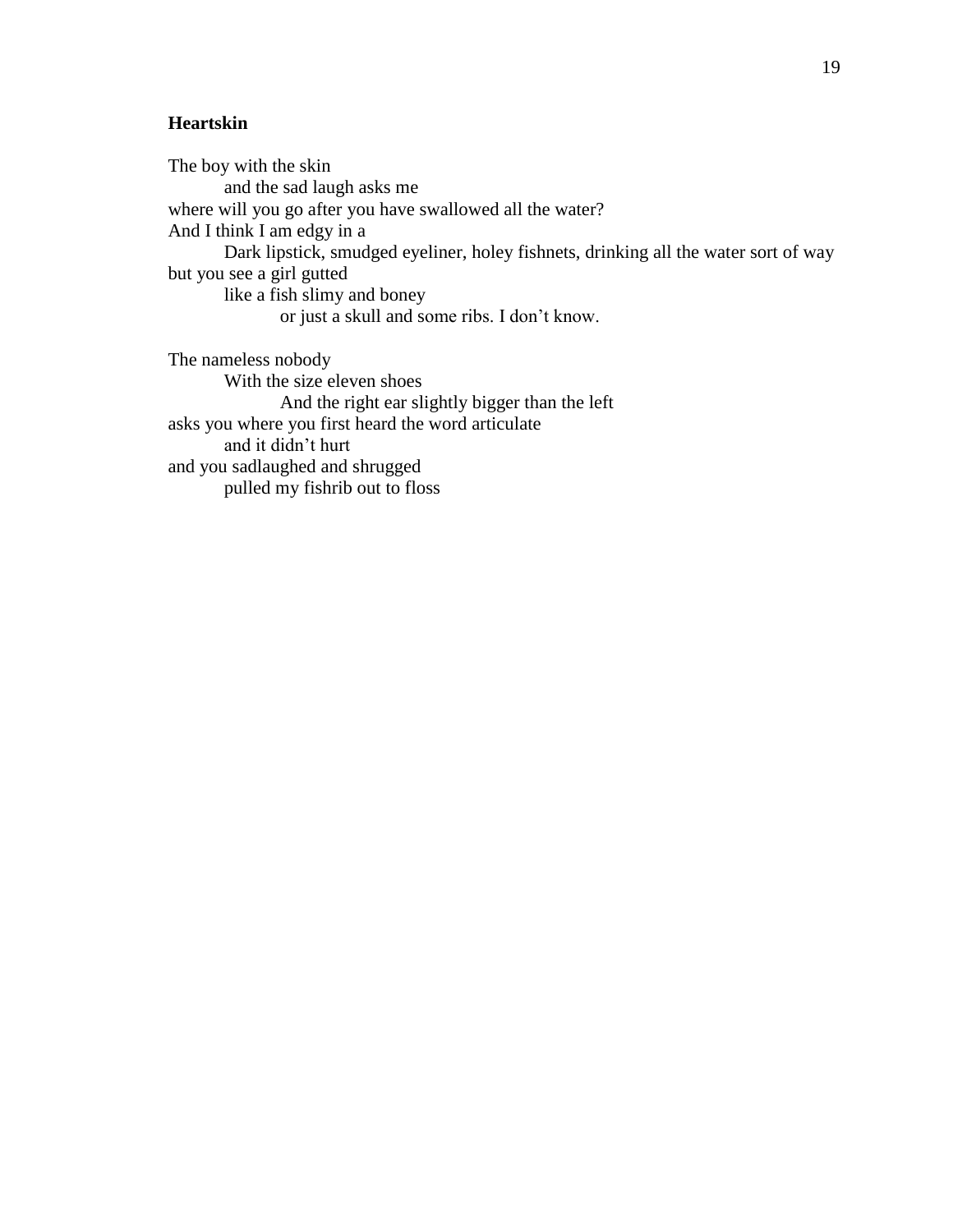#### **And We Were**

I was demolition staring down elevator shafts.

You fed off the seduction tasted so sweet you couldn't feel my whiskey tongue burning the side of your throat leaving hollow grooves where freckles used to curtsy.

I was free falling out over the highway hitting on your friends in the back of the bar.

I was poetry until four in the morning and wondering if you would ever see me again.

I was a car crash bleeding wrists so bad I could never be good.

And you a ghost shrieking a thousand empty words lodged in your throat.

You tried to swallow your own tongue but the commitment made you choke and it didn't matter because in the end your cheeks were disintegrating your teeth were shattering your heart was beating a little too fast

but we were impressed it was beating at all.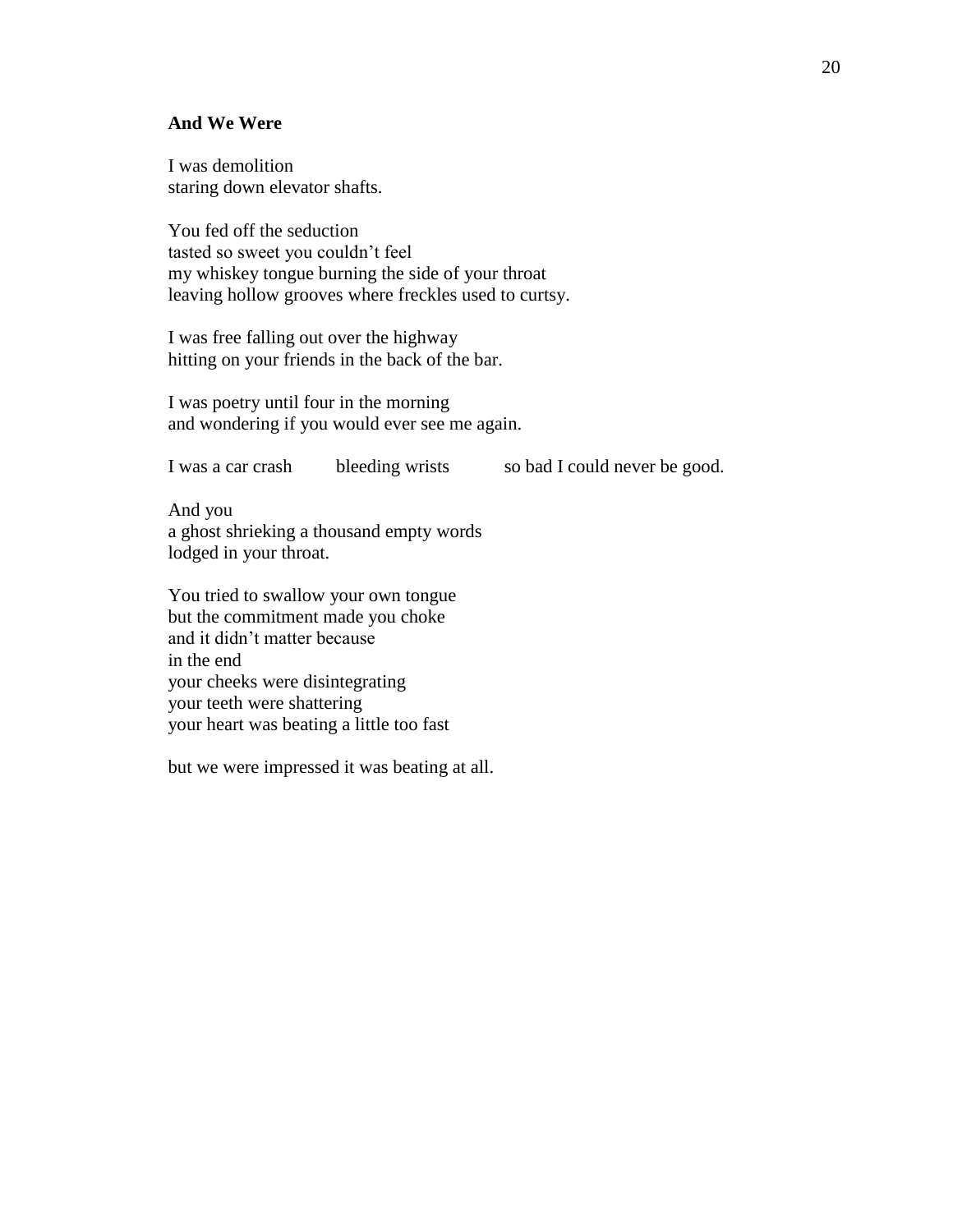#### **I have a Superiority Complex Because I Don't Smoke Marlboro**

If you give me an instrument it's true, any instrument -I can learn a song in a matter of minutes Play it well enough to be recognizable. sing you the words or make them up anyway. I can write. I have extensive knowledge in the subject of black holes and how if a star gets too close, it is literally torn apart they call it a tidal disruption because it blows material back into the atmosphere I think this is the same thing that happens when you trap your emotions in a bottle Like you were trying to trap cosmic rays. or maybe let them go.

I can metaphor circles around you I can throw one back light one up fit in when I need to.

But I can't tell you I'm alone.

or that I'm sad.

Or that emotions are like oxygen and I haven't used mine in so long That my lungs are probably blacker than yours.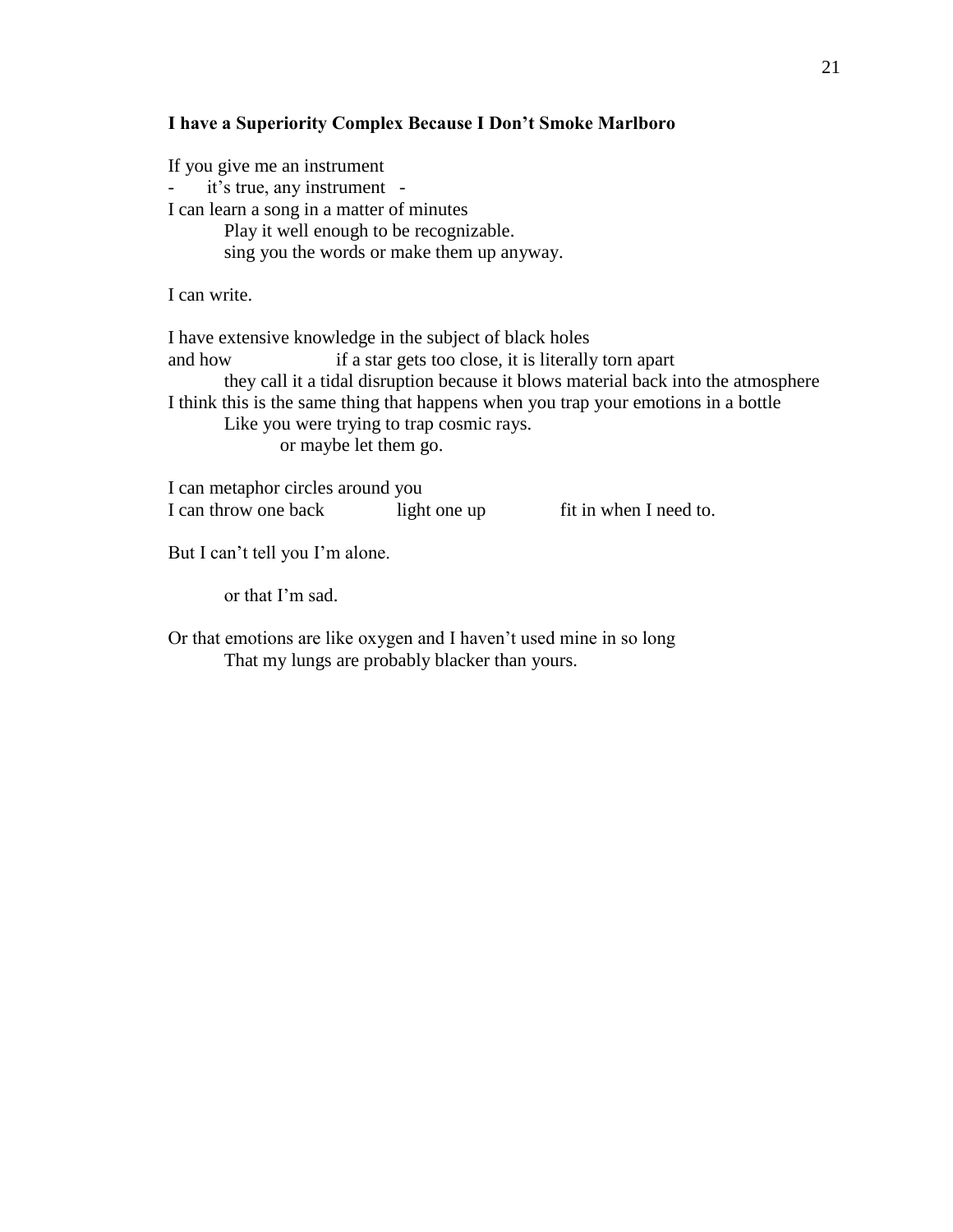#### **Twice, at least**

I loved you once, when we were teens lying on our stomachs listening to The Spill Canvas. Reading poetry to each other watering the carpet with giggles when we sang to the moon it thanked us. When you introduced me to whiskey and I learned what a good burn was.

> Again, in my early twenties, after I learned that poetry is full of ghosts. After I pulled my eyelashes out like garden weeds and with them, my wishes. After I learned of a pain so strong you could taste it trace it along your ribs. After we tore up the carpet hiding our promises Skinned our knees on the polyester cut our fingers on the staples

When it was over I was bloody you were gone.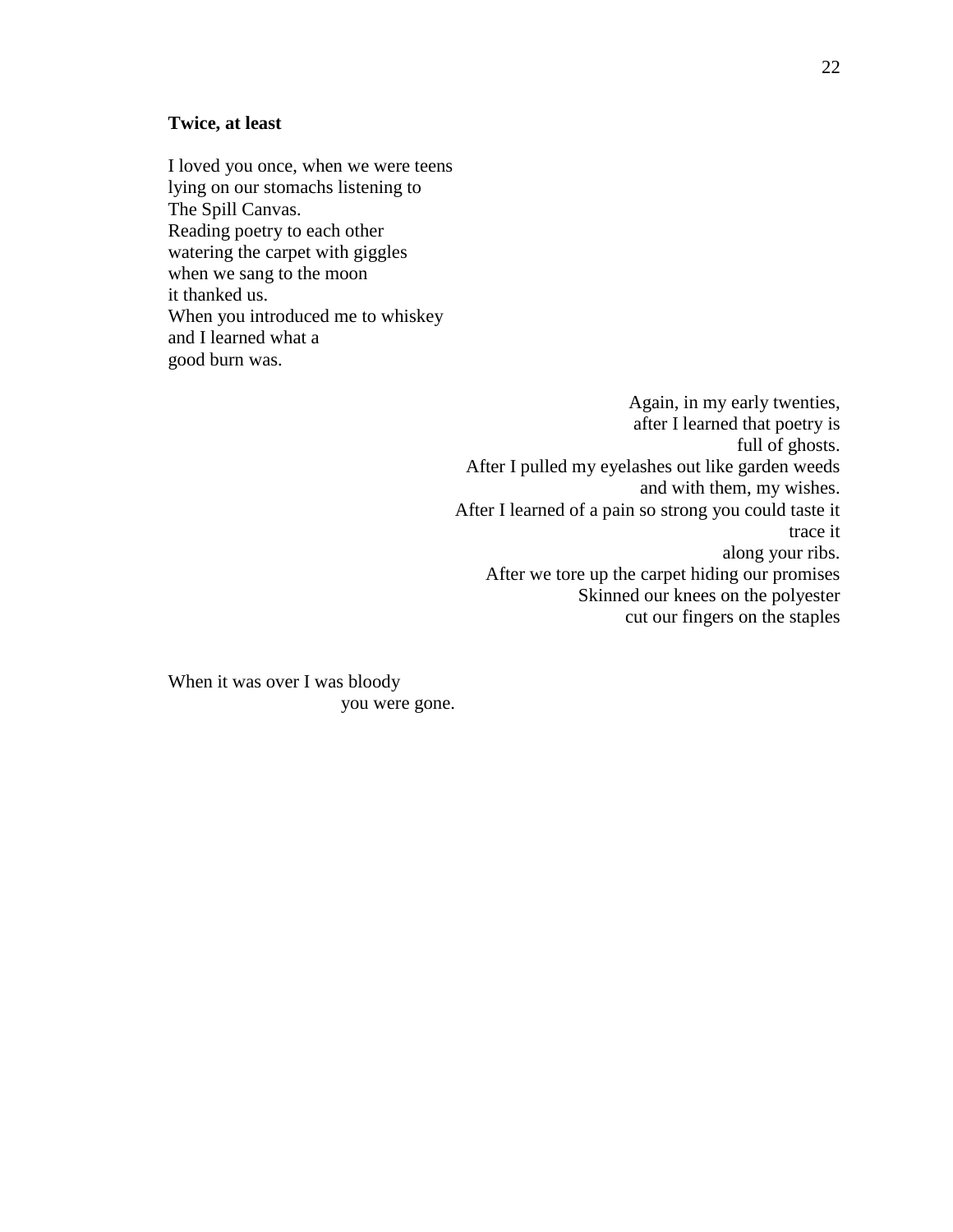I took my best chaos and put it in a box today I loved you for years I put that in a box too. If we took all of your teeth and all of my teeth and strung them together like a popcorn necklace we could hang them from the ceiling fan and watch them swing around

brief morbidity to cool us off from being such hotshots

I put our potshots in a box today I can pull it out when I'm feeling critical When the pavement makes me angry and I think I've always hated the sun and I think I remember you. you in the box with the chaos you in the box with the teeth.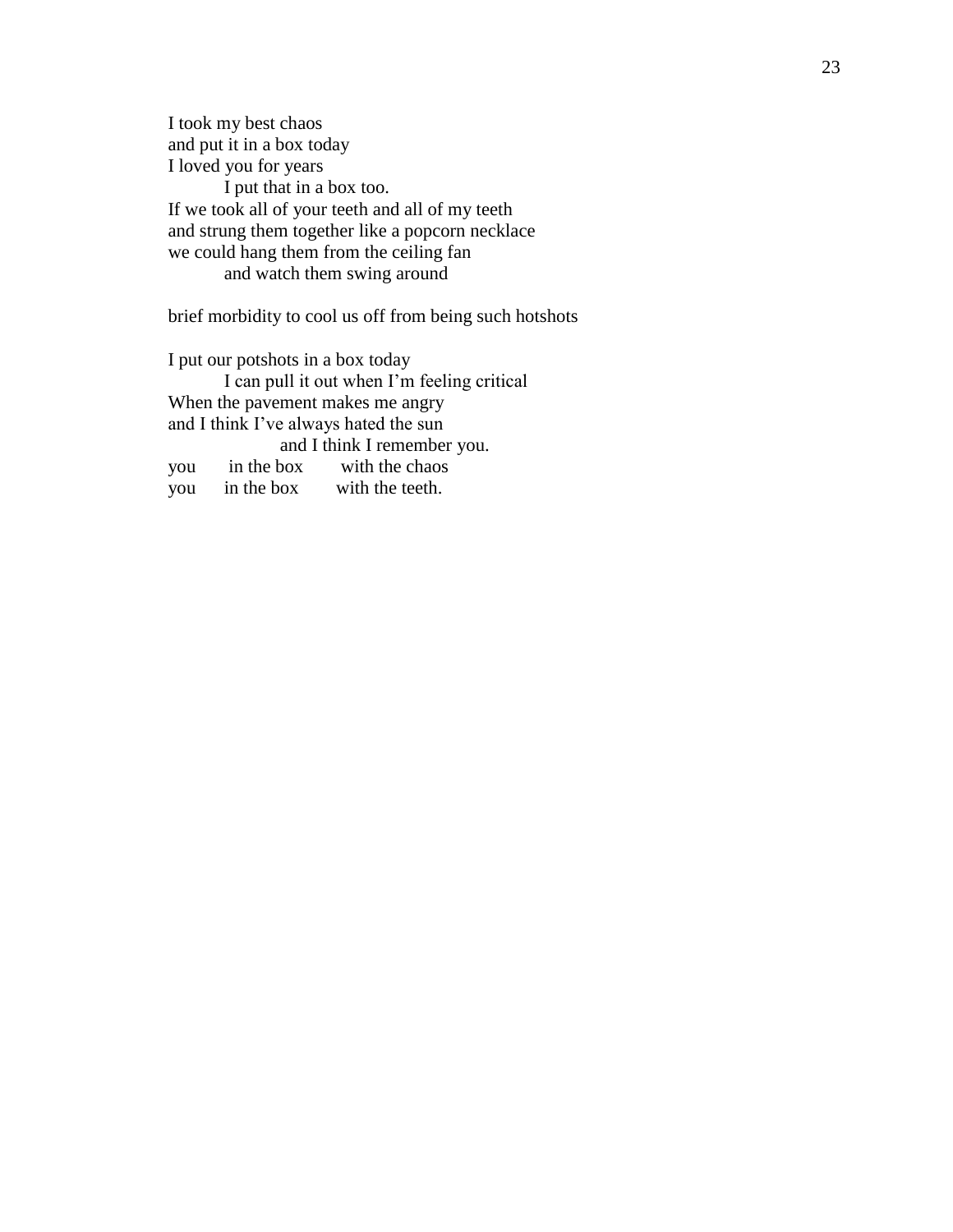It was the following Monday that I made my ludicrous attempt to return to school. My first class that morning was U.S. history. My friend Natalia was in the class with me and I pulled her into the hallway before it started. I had not told anyone at this point what had happened because I was unsure how to. I did not know what the protocol for this kind of situation was. My only option was to tell her point blank. The words felt like sand between my teeth, and try as I might, my tongue could barely navigate the particles out of my mouth. She gave me a hug and then asked me candidly what could possibly have made me think I should be at school. I mumbled something about homework assignments and a final coming up as we were about to be released for winter break. Towards the beginning of the day, I could not really tell if anyone knew what had happened. I am sure the teachers did, but I wasn't really paying attention to them. Kyle's brother went to the same school as me but I do not remember seeing him that week. I made it to third period before the full effect of what I was trying to accomplish collapsed on me. What was I doing there?

It felt like everyone was looking at me, talking about me, talking about Kyle, but I do not know that for sure. I cannot remember if I called my parents to tell them I was leaving, or if I just left. But I remember the walk out of the school. The hallways were empty because students were in class. There were a few stragglers, but they were not paying any more attention to me than I was to them. The staircase seemed longer than it had before. Each step hurt my legs, like cannon balls about to fall through the floor. It was a sequel to the day I was reteaching my body how to behave. I made it out to my car in the school parking lot which felt more like a five-mile hike than a 400-foot walk. And I sat there. I just sat. I could barely convince my body to make it to my car, there was no way I trusted myself to drive it. Finally, I started it. The familiar growl lifted the fog that had formed around my thoughts, jolting me back into the moment.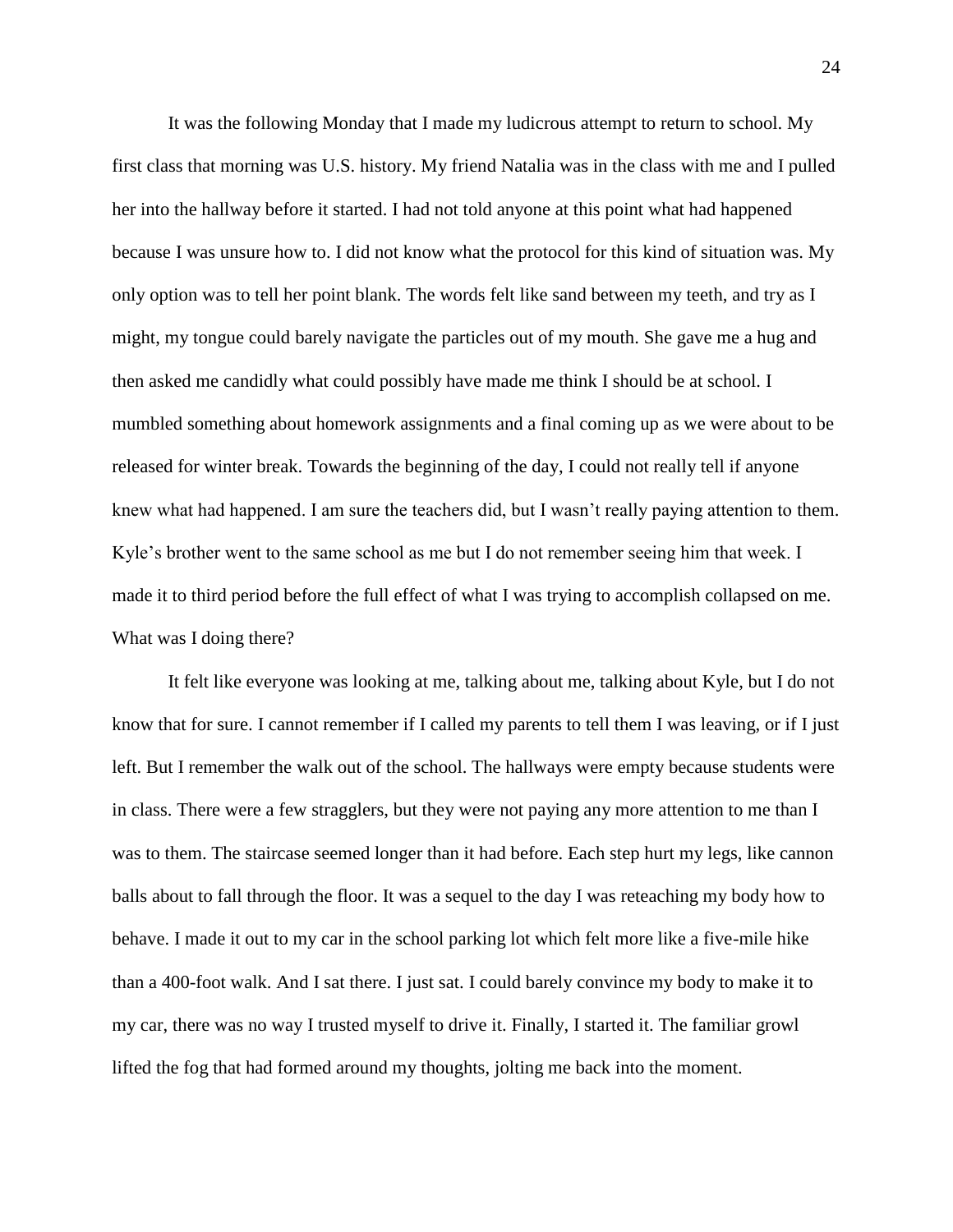Then, I just kept driving. I'm inclined to say that I drove for hours, but it could have been any amount of time. The rest of that evening into the next morning plays more like a montage in my mind than a concrete memory. The best I can tell, most of that week followed a schedule of sleeping until my body ached, either not eating or trying to eat and being unable to keep it down, and then returning to my state of catatonia. The incessant sounds of people trying to reach me left me with no choice but to turn my phone off and store it in my desk drawer for the remainder of the week. I slowly but surely became less inert and the feeling in my limbs began to trickle back in. Eating became something I remembered to do, and I filled up the time in between deep sleeps with assignments my close friends brought to me. Eventually I returned to school.

Initially, it was easier than I expected it to be. The distraction was actually quite welcomed. And no one expected much from me. The teachers were pleased but concerned when I attended class and did not call home when I didn't. They understood, I guess. Homework was not explicitly optional but certainly presented itself as more of a suggestion than an assignment. I remember taking tests, but I have no recollection of receiving grades on them. This was how it went for a few weeks, at least. The distraction of having assignments to complete, projects to create, and papers to write helped with my state of total denial mixed with paralyzing weakness.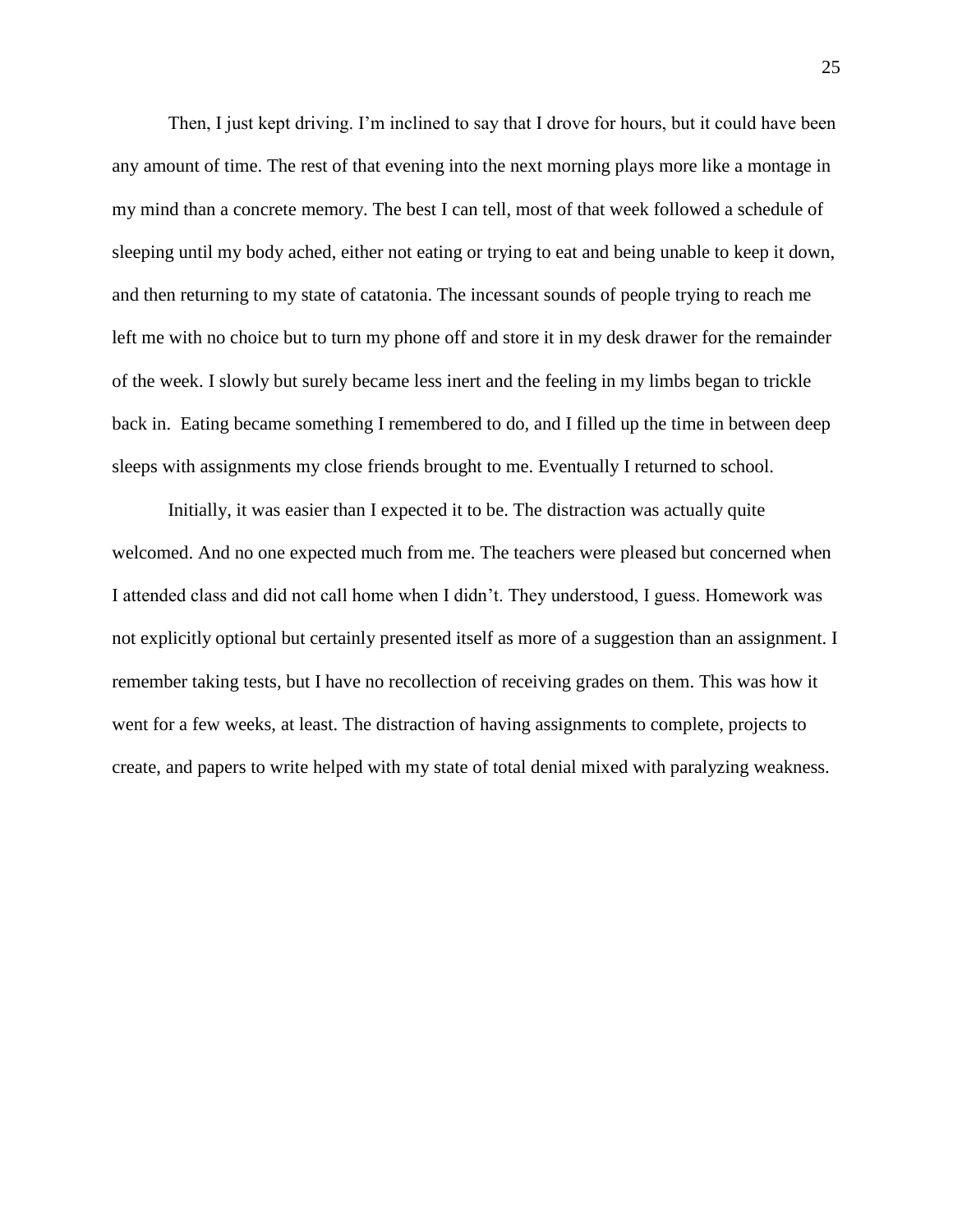You're the litter of ashes spread across my poetry seeping into my notebook smudged on the tip of my index finger.

I swear I never wanted you to be a poem.

You used to be my escape now you're the barbed wire weaving through my ribcage.

Now you're the crossed -out line at the top of my page because even the right words look wrong maybe it's the handwriting maybe it isn't my hand does that make it someone else's poem?

You always wanted to be a poem you didn't understand what I meant when I said

we would be hurting the day you became my ink.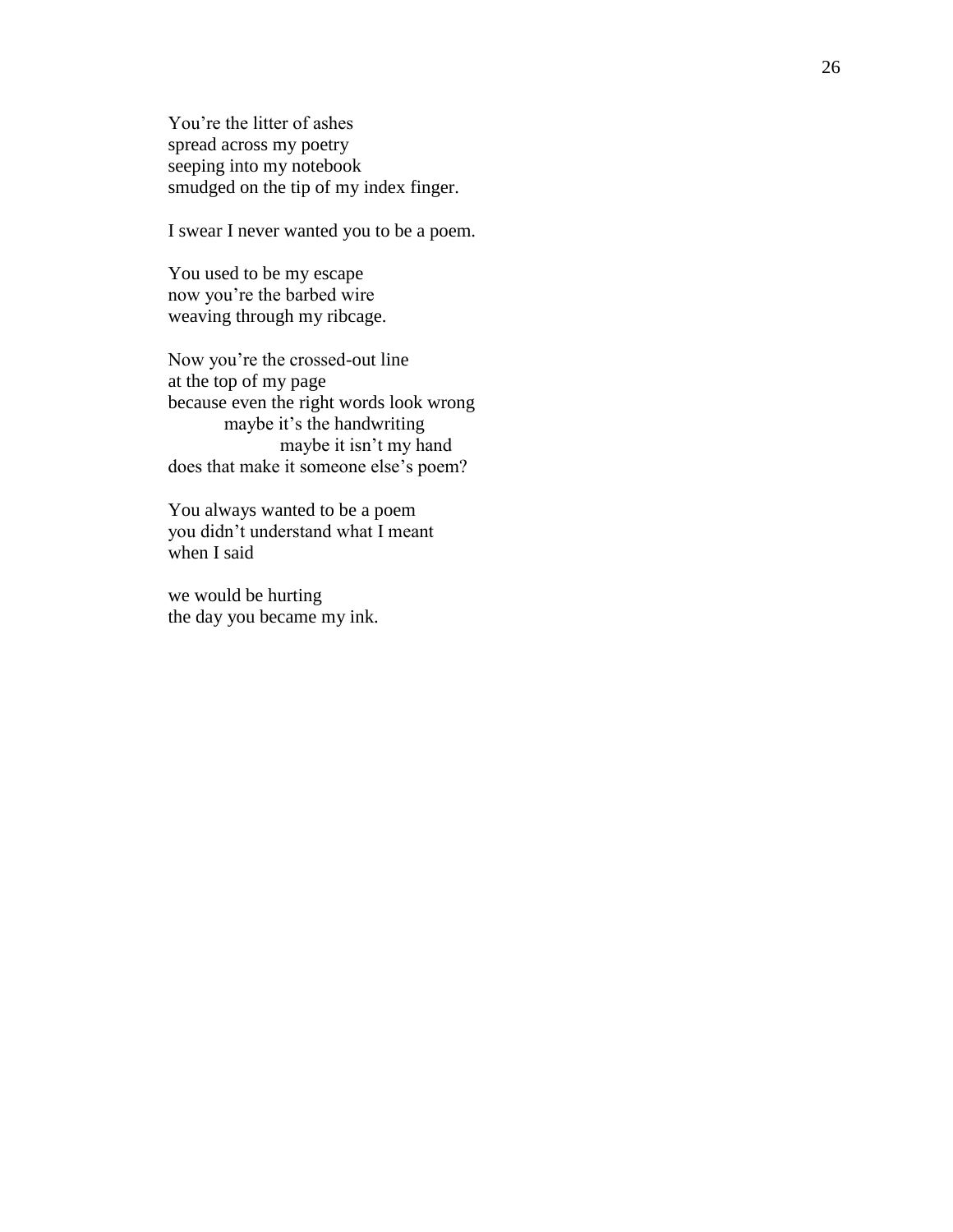#### **Something to be Said**

There is something to be said for someone who is good in a crisis

Who can buckle down buckle up buckle your seatbelt when your body has forgotten its obligations.

When your arms start to fizzle to that gray/blue dizzy static sting or tap or paralyzing sadness.

Someone who can make the calls send the emails order the food hands too busy stacking legs too busy puttering

if only you had a third hand that could water the plants or feed the dog or straighten the pillows *or that I could hold*

Something to be said about someone who becomes a dietician when your cheeks sink below your jaw a dentist when your teeth fall out a pastor when your knees fall purple

who dawdles and moseys and dillydallies in your peripherals so when your bones crack under the weight of begging for an answer at least you can still move your eyes.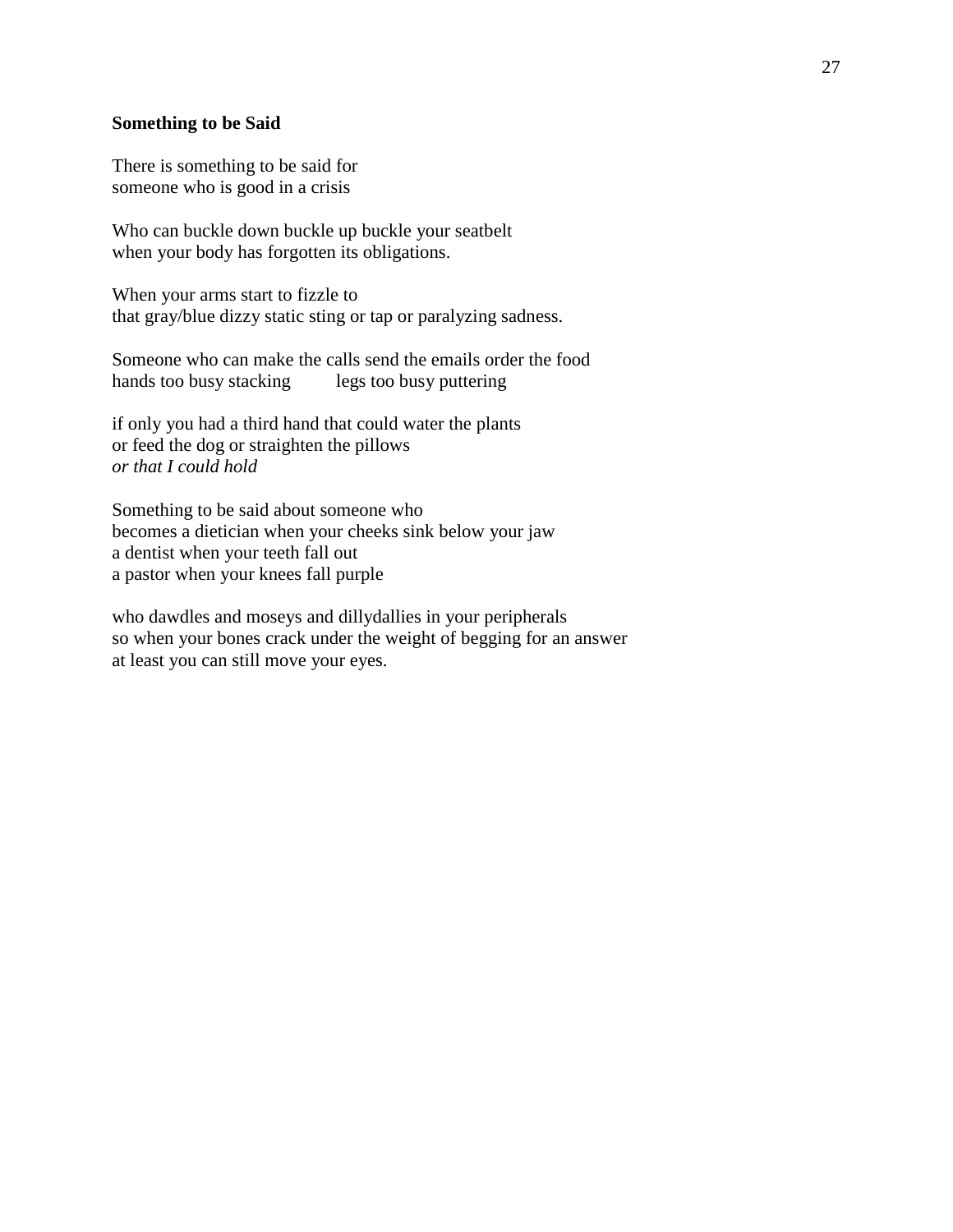### **Mad Poet**

But ever since *you*

My slant rhymes fall crooked sometimes I can make them sit up straight if guests are coming over. I think I'm screaming but I swallow the wrong syllables And you don't hear me anymore.

You weren't a poet but I bet you would have swallowed syllables wrong too if you wanted to. You liked to be sideways.

> We liked to be warped. Twisted. A little wrong in the swallow. We colluded with the moon and almost Convinced it to snuff out the stars

> > instead we laced my poems with mercury and we both went mad.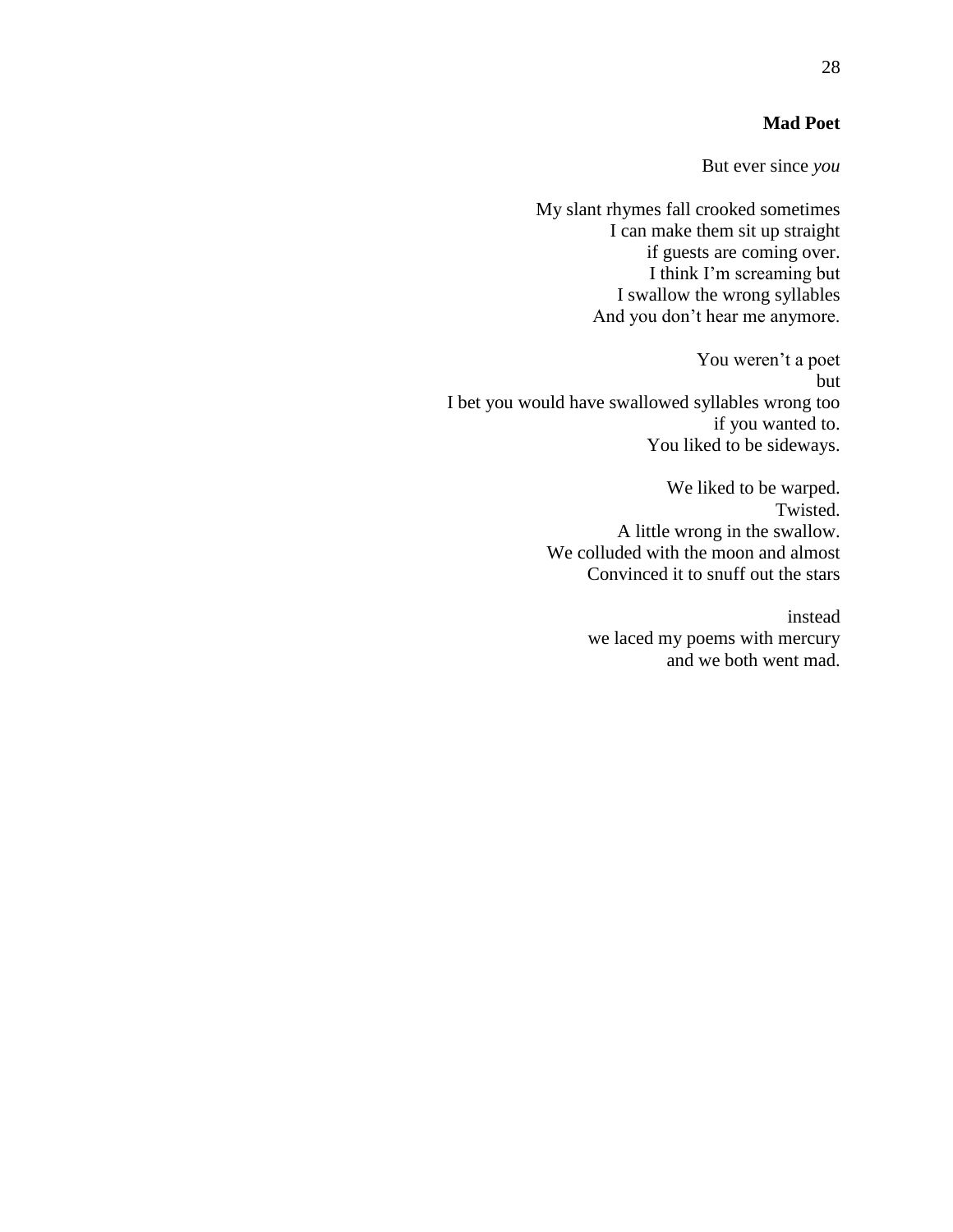If you want to hold my heart in your hands, You have to hold it like sand or water. Cup them together so if it breaks, the pieces don't fall through. I can't be missing part of it or I will never be able to put it back together. If you interlace your fingers with mine, I want my thumb on the inside. I know it's too specific. I know you are more comfortable with your thumb on the inside. But I am more comfortable with my heart being lonely than being scared.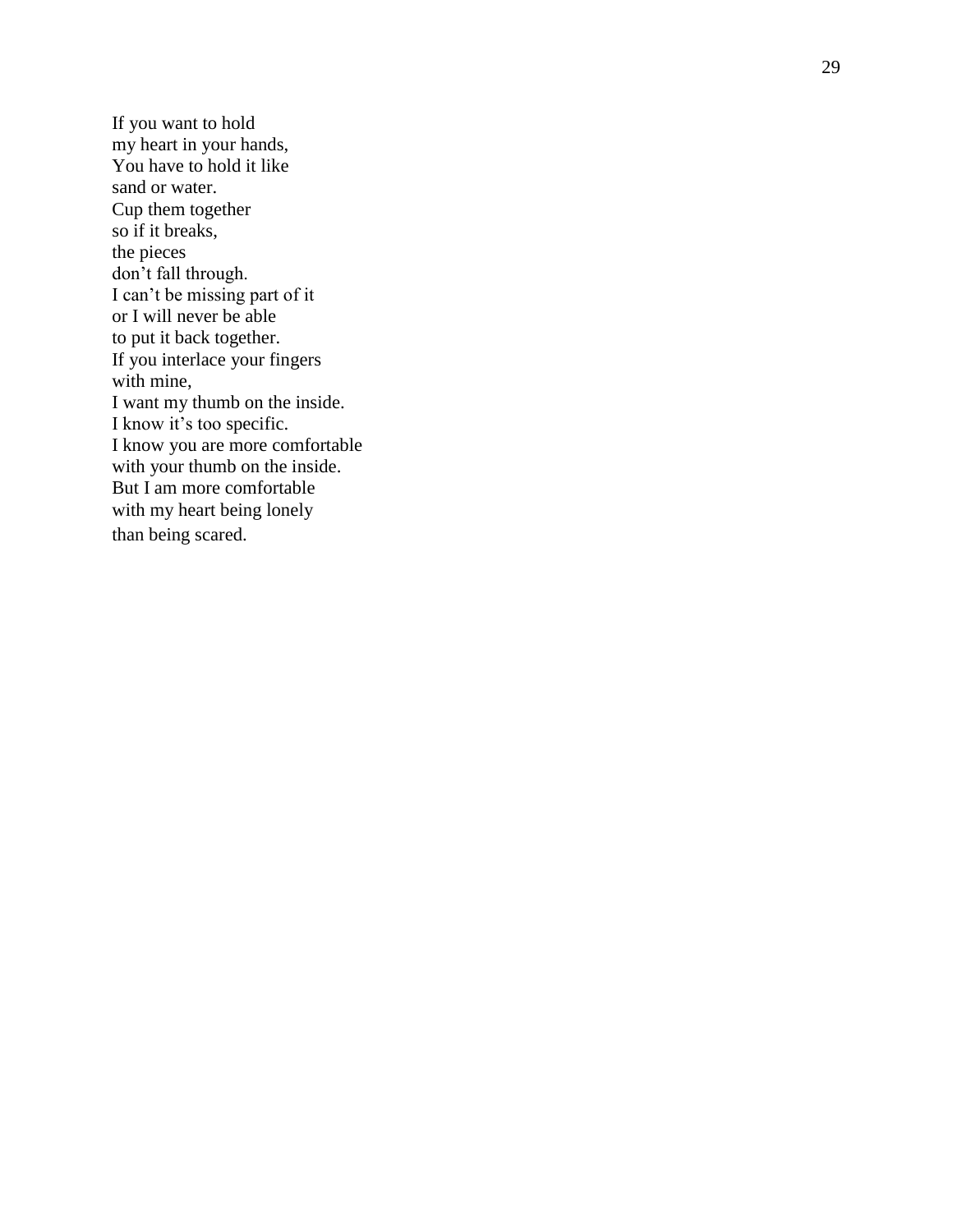In the months following his death, I became preoccupied with my emotions. When denial failed to protect me, I made the decision to completely and entirely feel every emotion that knocked on my door. I became unstable, unpredictable. I also became a poet. Like most, I started off as a really bad poet. I did not like what I was writing but it felt like fresh air just to write. I was feeling awful things and I found the power to dress them up in metaphor and hyperbole, and to waltz them around like a show dog. I created a blog for myself to anonymously post poetry for a community that said they understood. This community swallowed my poetry whole, while I was barely choking it out. What was masked as an online support group quickly and stealthily became the rabbit hole I would later find to be severe depression, bordering on mania. I would find myself completely consumed with the give and take of commiserations. The darker the poems became, the more encouraging this group was. We told ourselves there was comfort in numbers. We convinced ourselves that the things we were saying, the things we were doing, were okay. Anything you are currently imagining is a slight drizzle compared to the storms we were conjuring behind each other's skulls.

This group looked at bruises under eyes and called them violets. This group looked at twoinch long scars and called them maps to one's inner galaxy. Skin was a canvas destined to be carved into. Bodies were made to be physical art in the most destructive way. You can ask me why victims do not leave their abusers and I will tell you that this poetry blog was the best and worst thing to ever happen to me. There were moments of beauty, real moments of love. But there was substantially more darkness and distortion and fuzzy lines between self-care and self-destruction. I was immersed in this universe for several years before I started to even realize the toxicity and how it was drowning me in subtle ways. My poems were desperate and pleading and sometimes cliché. They were raw and vulnerable and unpolished. Too often, they rhymed, which I cannot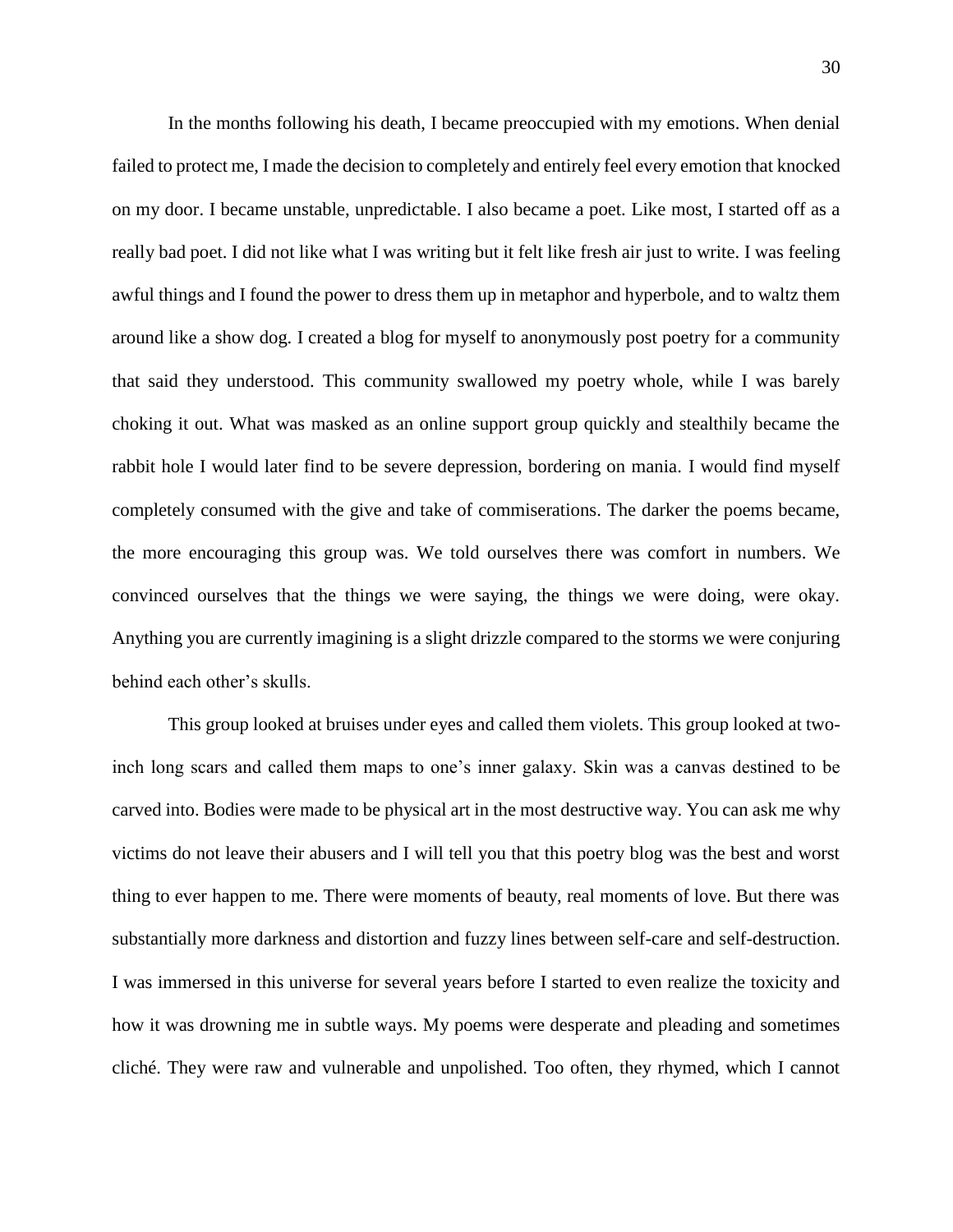stand when I return to them. It took me years to detach myself from this community. I had built bonds with the people in this group and we fed off of each other's self-destruction. We were incorrigible and delicate, and we were broken but we told each other the pieces could be melted back together like aluminum with a flame. I fell into a dialogue with several of them trading war stories and worries and fears. I found a strange comfort and a deep sadness in learning that others shared my worries and my fears.

**[The following poems were pulled from the blog from which I found myself, and** 

**then lost myself in]**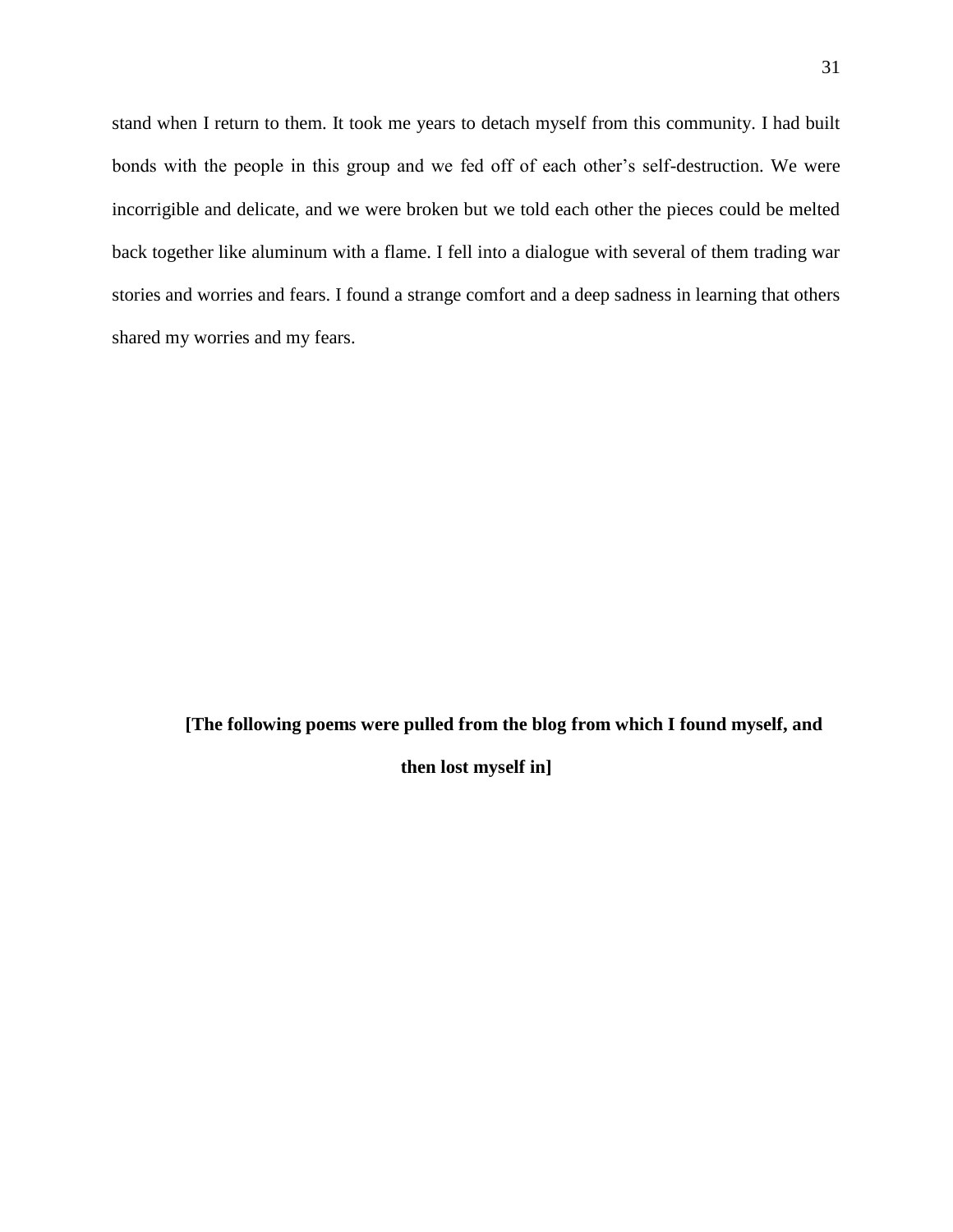I was always told growing up That home is where the heart is. But everyone forgets to mention That the sentiment requires a caveat. It should be written in bold On every street corner DO NOT make a home out of a heartbeat. Regardless of the rhythm that swept you out of consciousness. (you'll lose sight of whether you're awake or not) DO NOT search for galaxies in their eyes Regardless of the light you think you see (stars, though beautiful, still burn up and burn out) DO NOT trace the freckles on their backs Regardless of the constellations you create in your mind (you will never look at the night sky the same way) DO NOT breathe in their words too deep Regardless of the way everything they say becomes poetry (it will become impossible to distinguish a love letter from a suicide note) DO NOT make poetry out of the cuts on their wrist Regardless of the romance they attach to it (self-destruction is not beauty, it's pain) DO NOT make someone's presence your happiness Regardless of how empty you feel in their absence (and don't you dare fill that void with alcohol) I was always told growing up That home is where the heart is. But everyone forgets to mention That the sentiment requires a caveat It should be written in bold On every street corner That destroying yourself for love Is still destroying yourself.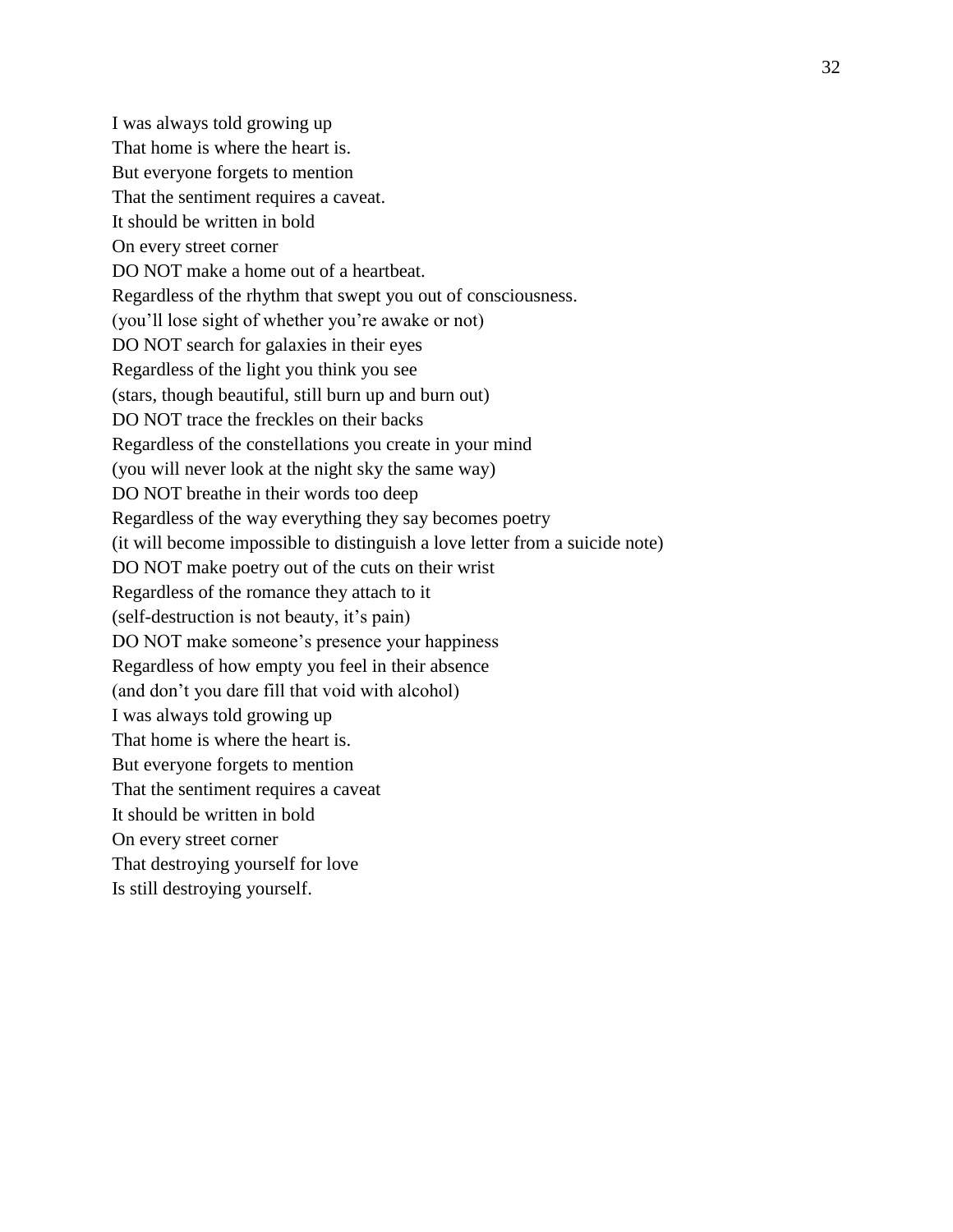### **Don't you dare give up on me I swear I can be what you want me to be.**

You can pick my accentuating ingredients And eliminate the unfavorable ones. Select the flavors that excite your senses. Serve me up just how you like me; A little overcooked and underwhelming. Use your knife to slice me up Prop me up, and cover me over In a vinaigrette made of self hatred And dependency. Reassemble to your version of perfection. Cater to your need to feel wanted.

I'll let you scrape off all of my features So you have a blank canvas. Feed me salads made of larger chests Smaller waists and fat free dressing. Etch your dreams into me and Carve your signature onto my ankle. But don't forget to clean out my skin From underneath your fingernails.

Take my words and fill them with helium. I'll silently watch them float away As you write me a new script. Write me the words that you want to hear And I'll write you a lullaby.

You have my permission to obliterate my identity. Create someone new A little less me. A little more you. I know you want me. Or at least you used to. All those things you used to love That now make you ache with disgust? Erase them from your memory I don't need them anymore.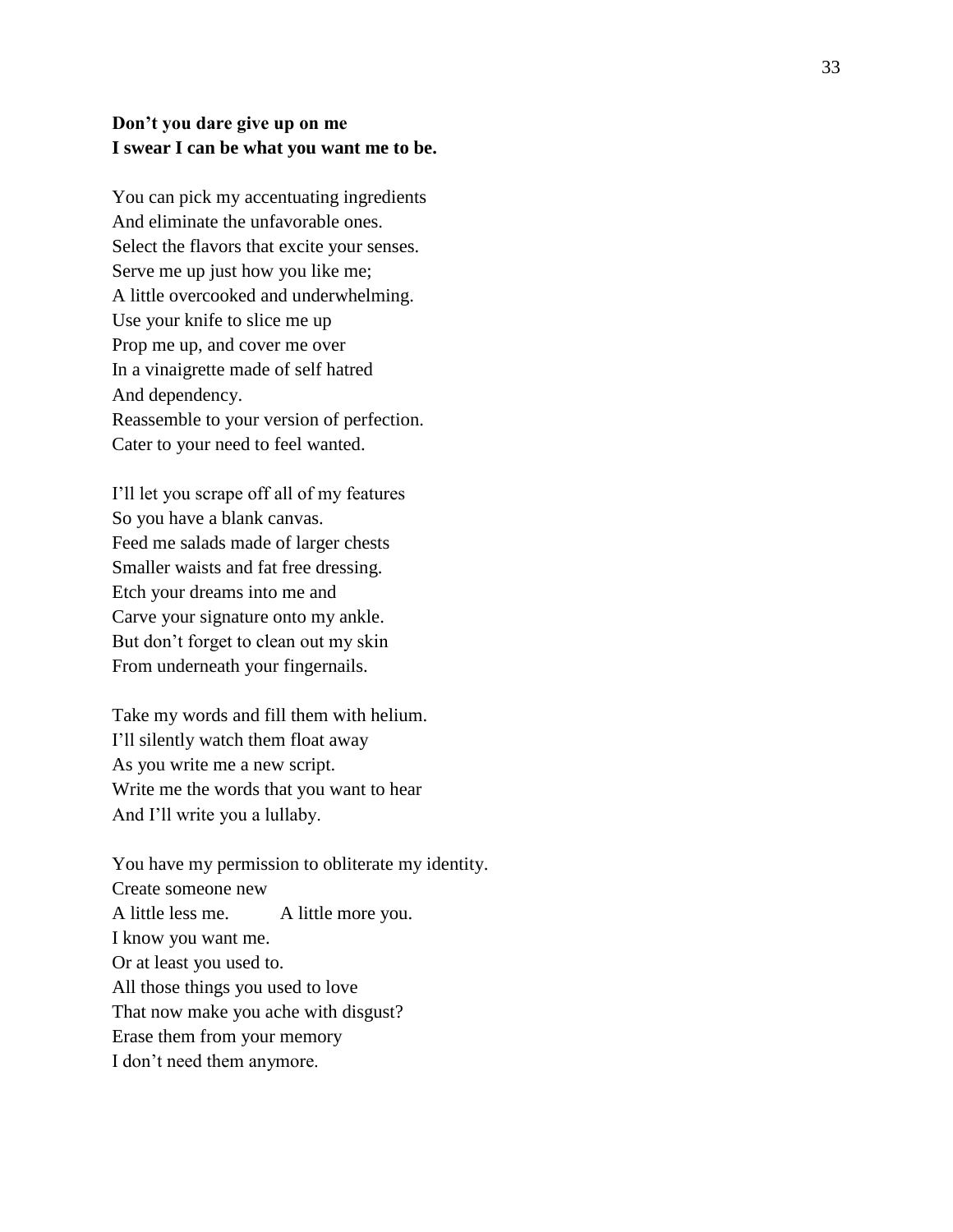Make me someone you can love again Because I would rather chew off my own wrist Than break your heart By letting go of your hand.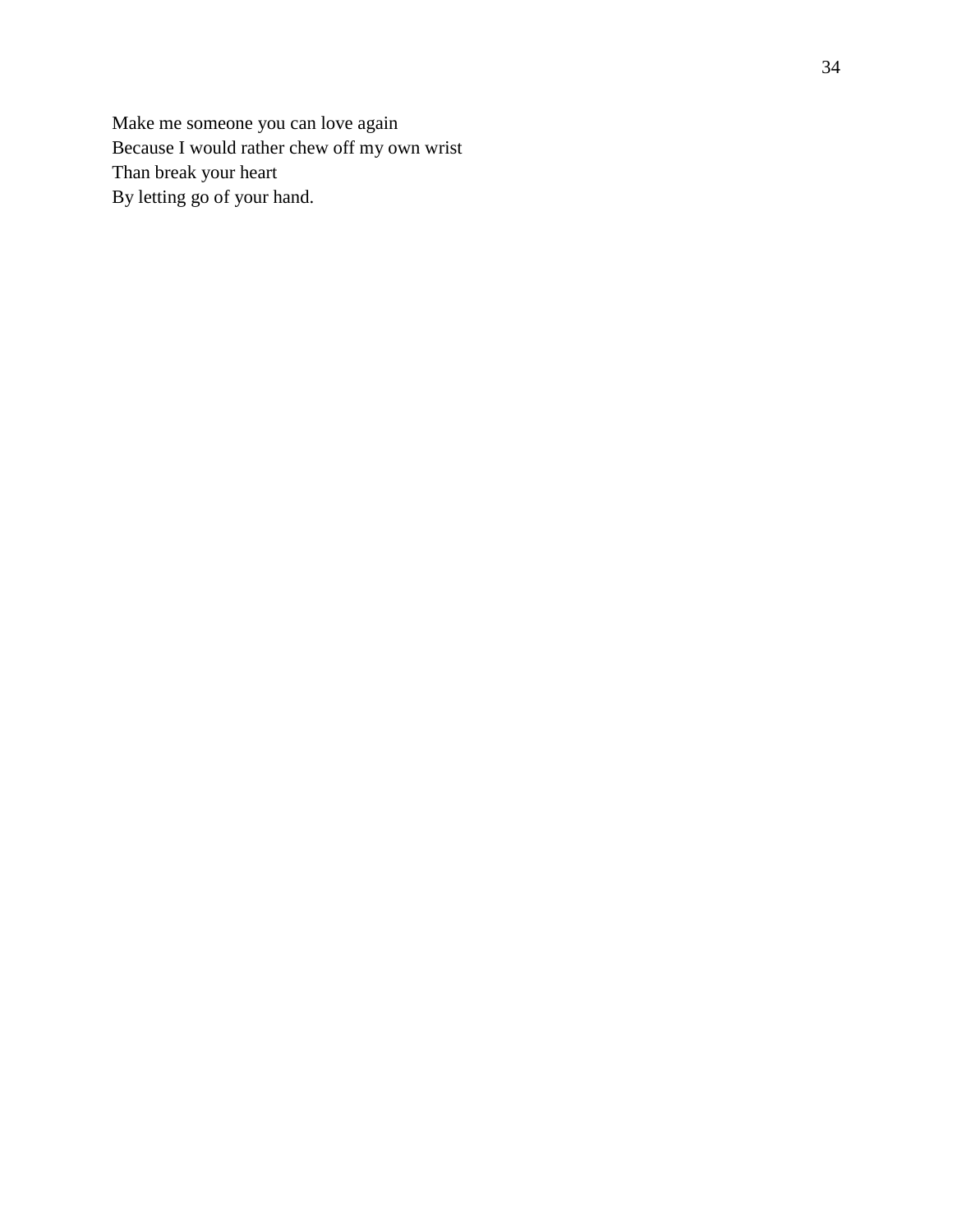I can't explain it. Not rationally, at least. I guess I'll plead insane. I love the way my skin looks When it's set against crimson red. Bear with me. I love The way my voice sounds When I'm breaking my teeth On forgotten promises. Choking on lost words That you never said And never will say.

I can't define it. I swear the hurt is humbling. The darkness is my key into the light. My heart is breaking In all the right ways. My ribs are shattering Snapping and cracking Causing the best possible pain. You were the worst thing That I didn't know I needed. Thank you for breaking And beating and bruising And consuming Every atom of me Because now I have a body Built with all new atoms. Now I have a body That you have never touched.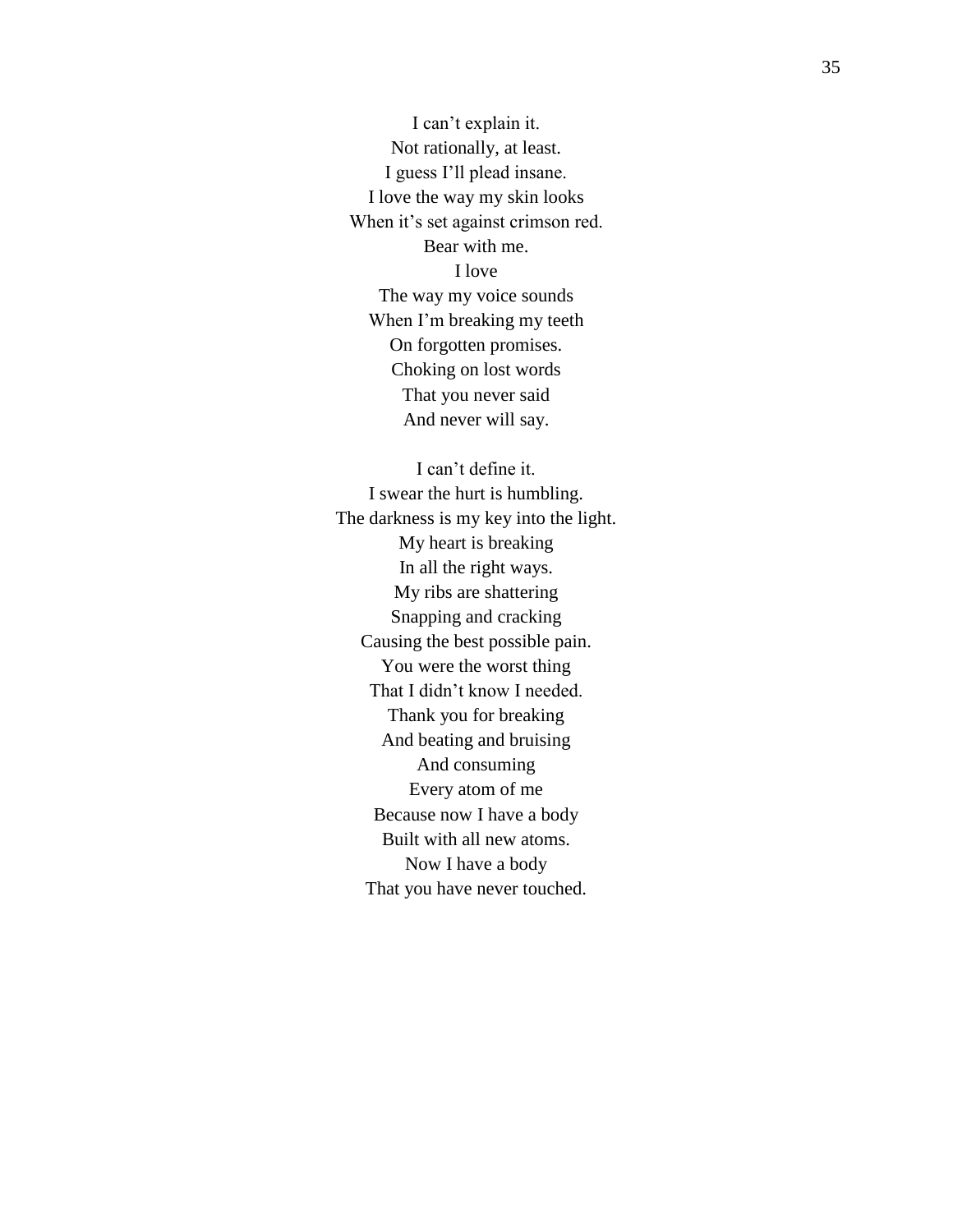#### **Strangers**

There are strangers in my bones Tapping and stomping Pacing and yelling. Who am I to decide if they are welcome? I don't treat my bones The way a permanent resident would.

There are storms in my eyes Where waves beat against my skull. The pounding drowns out the screams But I can't ignore the hurricane Brewing behind my back.

There is a black hole in my heart Where emptiness and heaviness Pull so hard that even light can't escape. But the supernova bursting through my veins Burns the skin that it tries to illuminate.

The birds are taking flight in my stomach Fluttering up through my throat A few get stuck in my lungs And have no choice But to panic into a frenzy Until my windpipes give out And their wings deteriorate.

There are strangers in my bones That are using my marrow To build homes of their own. They are trying to stop the bleeding But it continues to disperse Like a fatal gas. These strangers in my bones Are little soldiers masquerading Around as little blood cells. They protect me, fighting off foreign matter Like the soul in my body That is certainly not my own.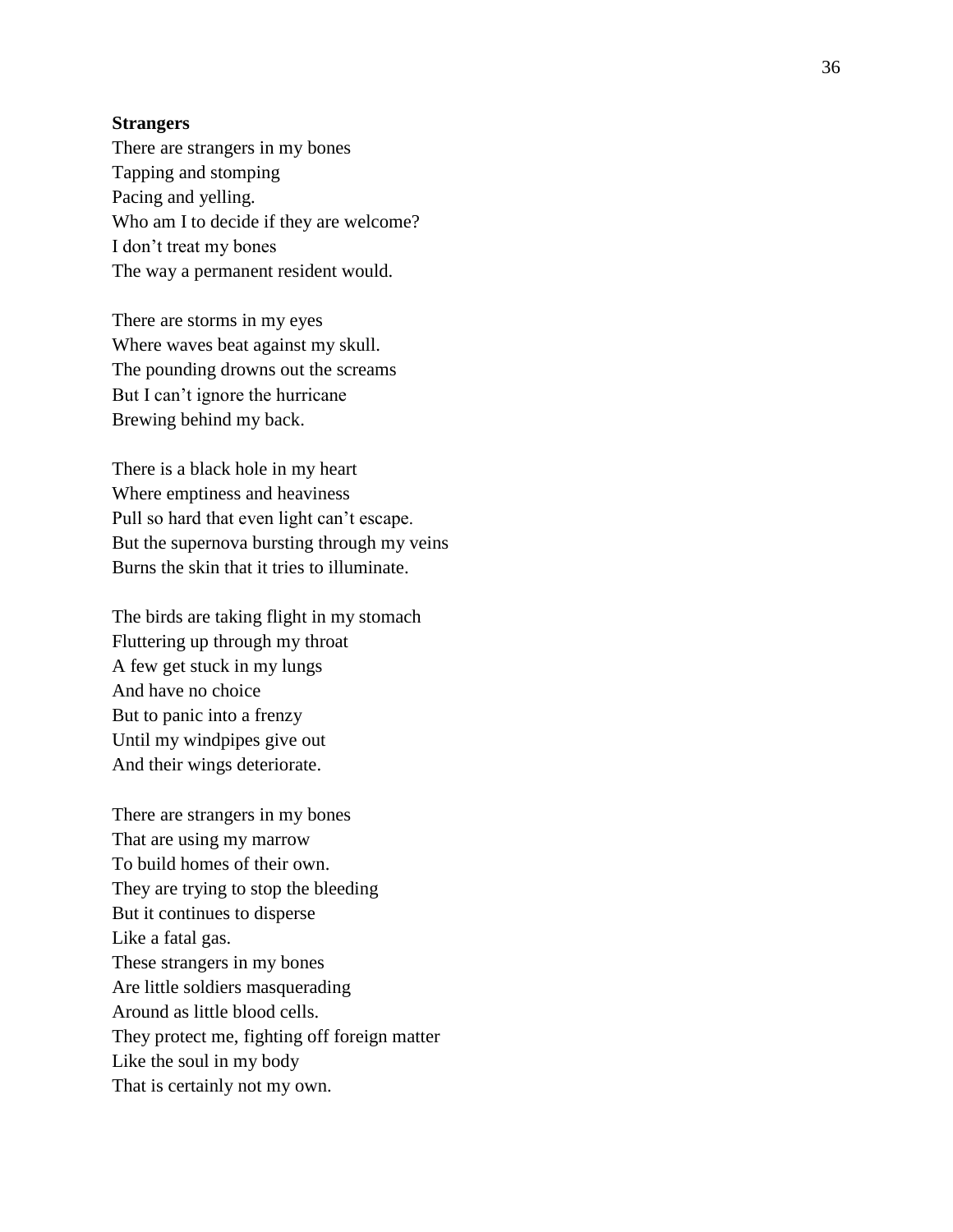Don't touch me don't touch me I'm manic I'm manic I'm Manic I'm screaming through a jaw that you wired shut I'm screaming so desperately my body is rattling so hard that my teeth grew claws and latched on but some of them still are falling out plummeting they're plummeting I'm manic please save me don't touch me please save me I'm manic I'm manic I'm manic I'm Manic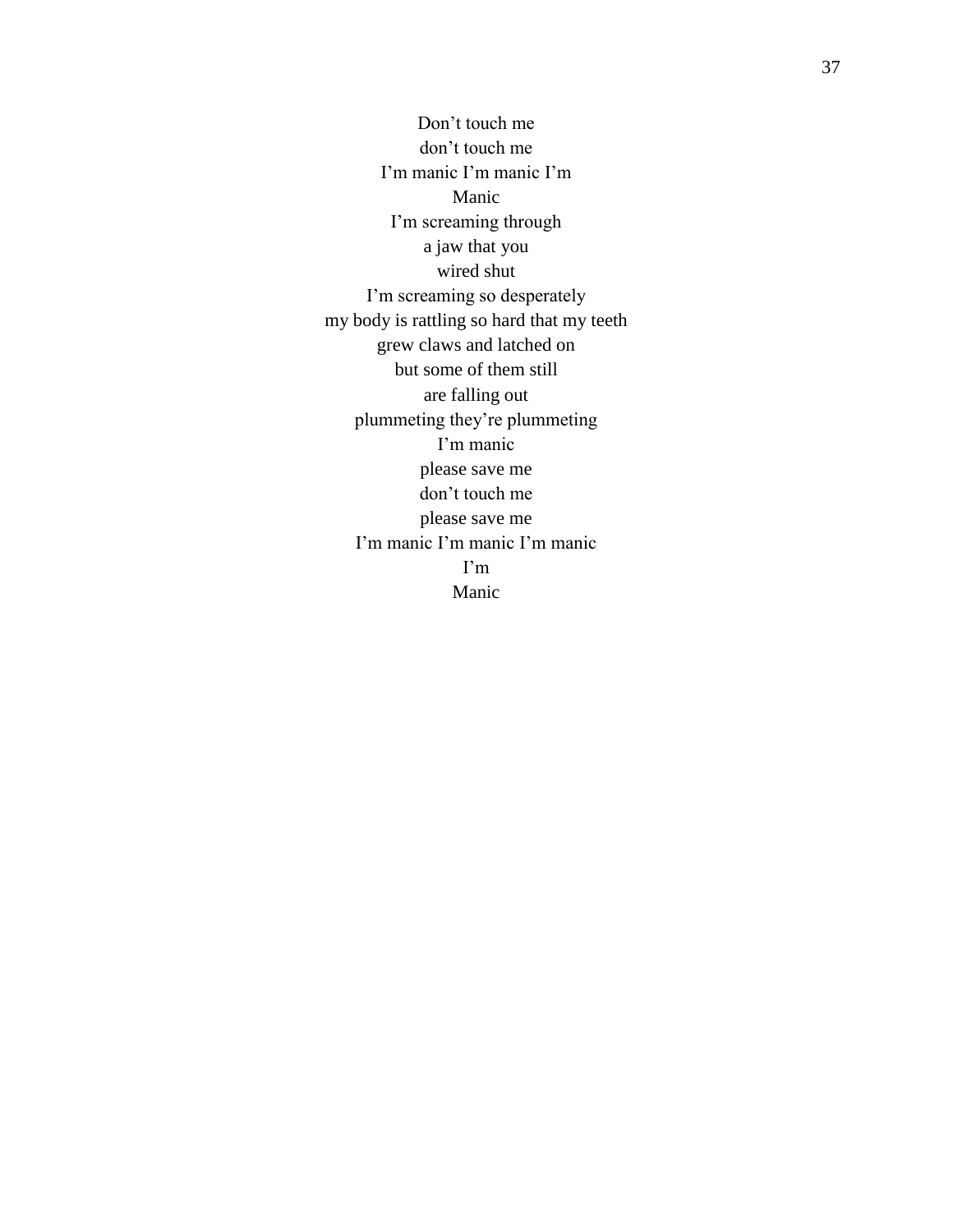My poetry became darker and more violent as I buried myself in a depression similar to Kyle's but entirely my own. As I was starting to recovery from this, I had to swear off poetry completely. I had to remove myself from the blog, deleting the majority of the poetry with it—a decision I am still proud of, and deeply regretful of. I had to find a balance between writing what was raw and vulnerable and honest, and what was dangerous. While the darker poems felt right at the time, like a bug to a bulb, I was enticed by something that would only burn me. Drawn to something I should stay away from. I immersed myself in other things: school work, gymnastics, getting tattoos. I found anything and everything to try and rebuild my life, to rediscover who I could still be.

It took me years to build things up again, to find a way to care about things without the fear that they would disappear. I am still learning. I will probably always be learning. Through everything that happened, I learned a lot about myself, the people around, and what mattered to me in the world. I learned that love cannot stop death because Kyle was loved by everyone who knew him. I learned that when you're young, you think parents are unbreakable, but I watched his mother break. And I have watched her rebuild. I learned about resiliency and growing up too quickly.

I recently learned this again, during this project. On the morning of April  $11<sup>th</sup>$ , 2019, my dad's heart gave out and would not restart. I have been told that it was not a surprise, that we sort of expected it, just didn't know quite when, but I am not sure I agree with that. I'm not sure you ever really *can* expect someone's death. You cannot know the feeling of it before it happens. You cannot prepare your stomach to feel empty for weeks, or every heartbeat to physically hurt, to feel stolen. These were the two big deaths in my life thus far, and they felt/feel eerily similar. I could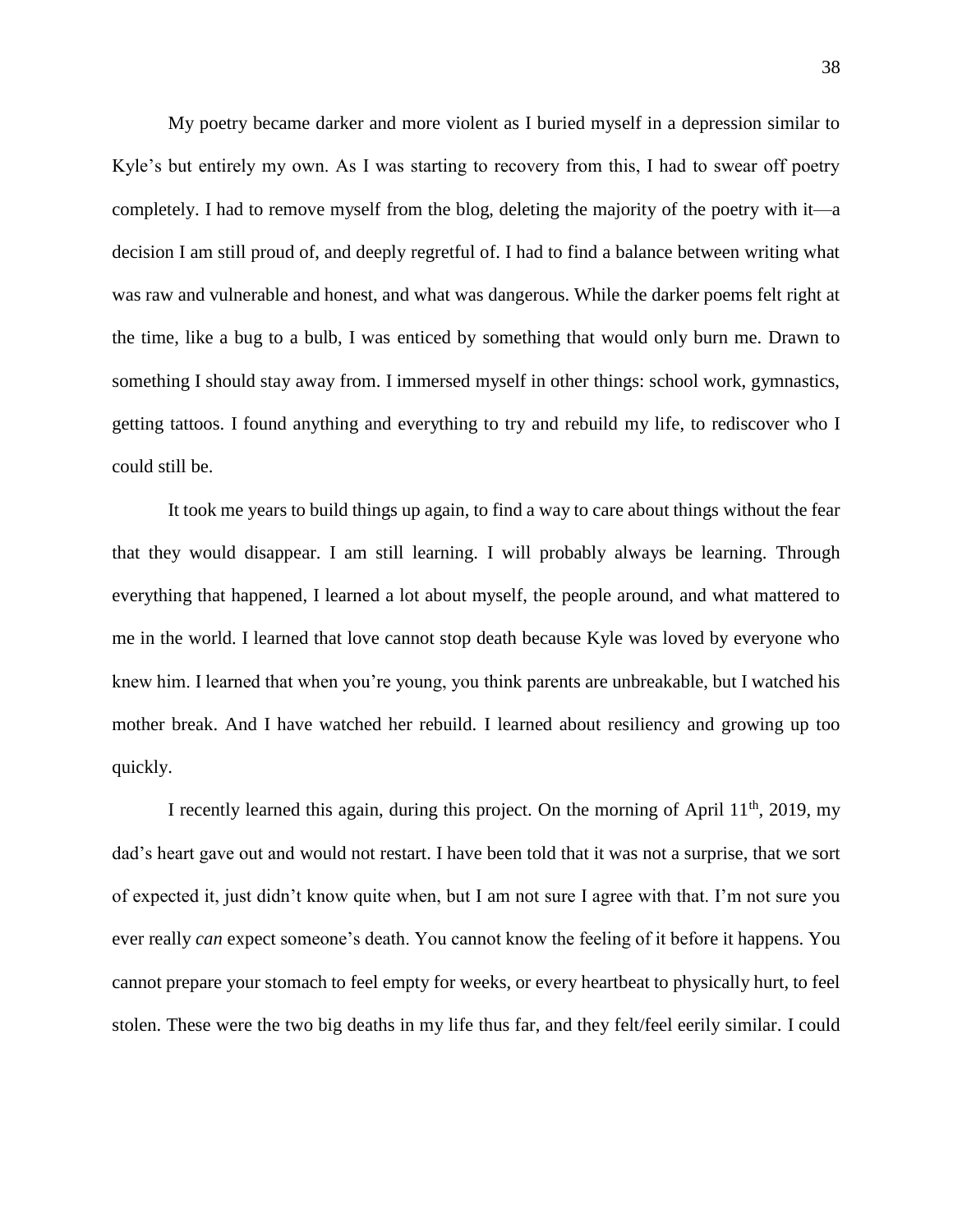not prepare for my father's death any more than I could have prepared for Kyle's. And I cannot see another way out of it, except for writing through it.

**[The following are letters that have been submitted by the deepest of family and friends of Kyle's. It was important to me that these voices were heard.]**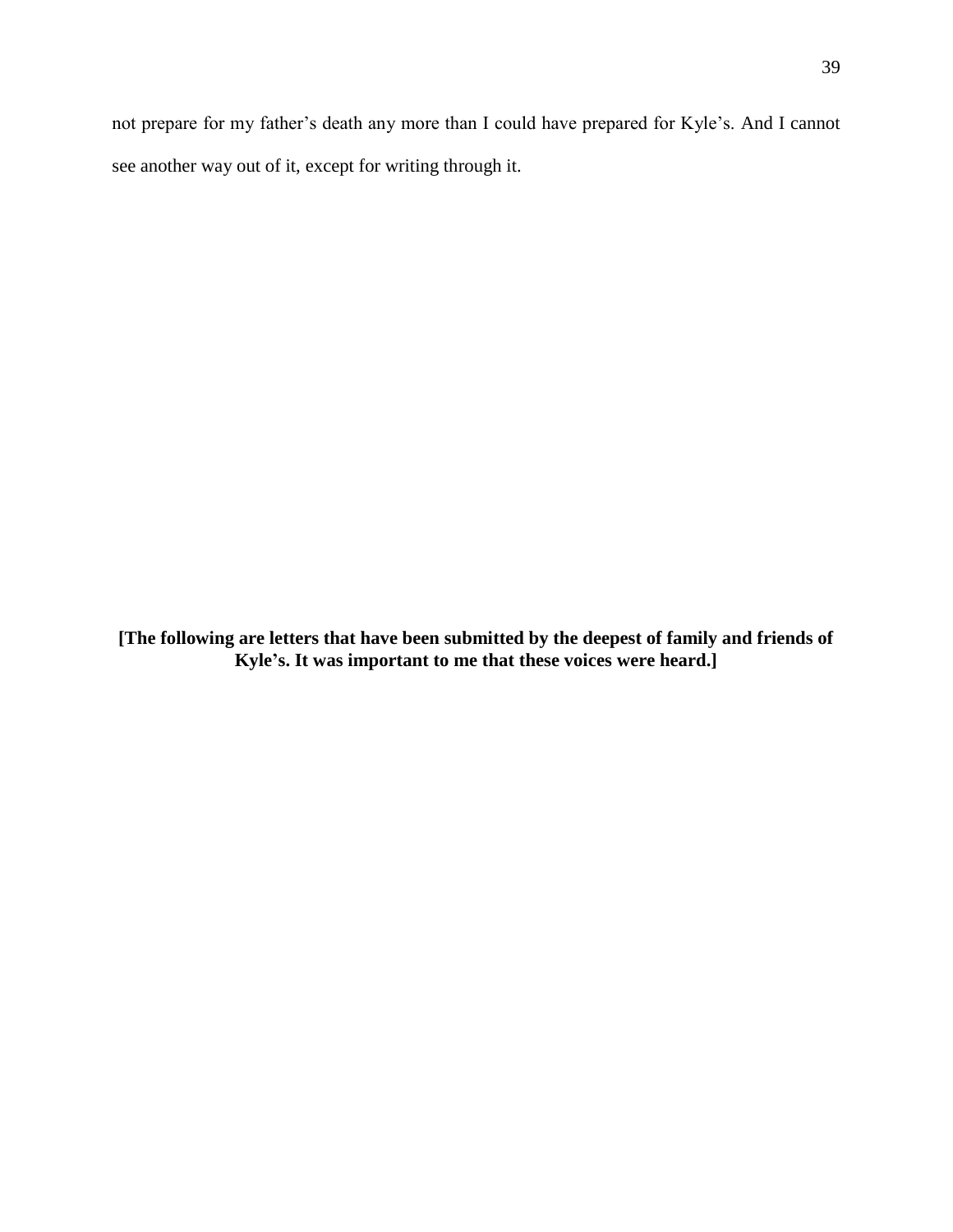#### Dearest Kyle, March 10, 2019

It's snowing outside right now—in March! Isn't that what life is like though, some of what you expect, and a lot of what you don't? You leaving me, us, was very unexpected. Something I had worried about only in the few weeks prior to December, but then there it was, like a freight train, or tsunami…or gunshot. A nightmare that I haven't woken up from—not even 5 years later. Everything changed that morning. *Everything.* Your loss left a hole in the world, and things I was sure were true, were confused, and all that was left was pain. Or whatever the new word was for pain, because losing you was so much bigger than that. I still haven't found a way to really express what happens to a mother after she loses her child, or a family after they lose their person that brings all of the noise, laughter (and chaos) into the room. Yes, you glue yourself back together in some fashion that resembles who you were, and people will actually believe that you have "healed" because you really get good at pretending to be the old you, or the old family. But you laugh a little less, and you hope a little less, and you cry a lot more, (but now in secret). I love you and I miss you, and my heart physically aches for you.

So, our family limps on. The boys have graduated college and have started their lives. It's so strange to see them now older than you were when you left. It highlights how young you were, and how much you are missing. The last time we had a heart to heart was only 4 days before you died, and I went to bed that night feeling so excited for you, and so proud of where your life was heading—I hope you knew that. Your sister is growing up; now 12 years old. She has some memories of you, but bottles most things up, (primarily because she's mad at you). She doesn't remember enough of you to balance out her feelings, I think. It breaks my heart, but everything about your death breaks my heart.

We have a little puppy now. You would absolutely love him. It sounds cliché, but he has brought so much love into our house and helped heal us a little. It reminds me of that time, a month or two before you died, when you stopped your car to rescue that mangy little dog at like 5:00 in the morning on your way to work. You were so worried about him, that while you coaxed him back to your apartment you left your car in the road with the door open and were late to work! Those things didn't even cross your mind. That's the kind and loving person you were. God, I miss you.

I don't know where you are now. I read so many books after you died, trying to figure that out. I looked for you in every light flicker, sound, and dream, with limited success. Now that feverish need has subsided, and I just hope you are out there *somewhere*, happy, smiling that crooked, knowing smile, and at peace. I hope that we will be together again. I hope that I can see you face, and hug you tight, and look into your eyes, and say, "I love you".

You are my sunshine, my Punky-roo, my Kylster, my beautiful son,

I love you always,

Maawwmm, Momrade, Mom…Mommy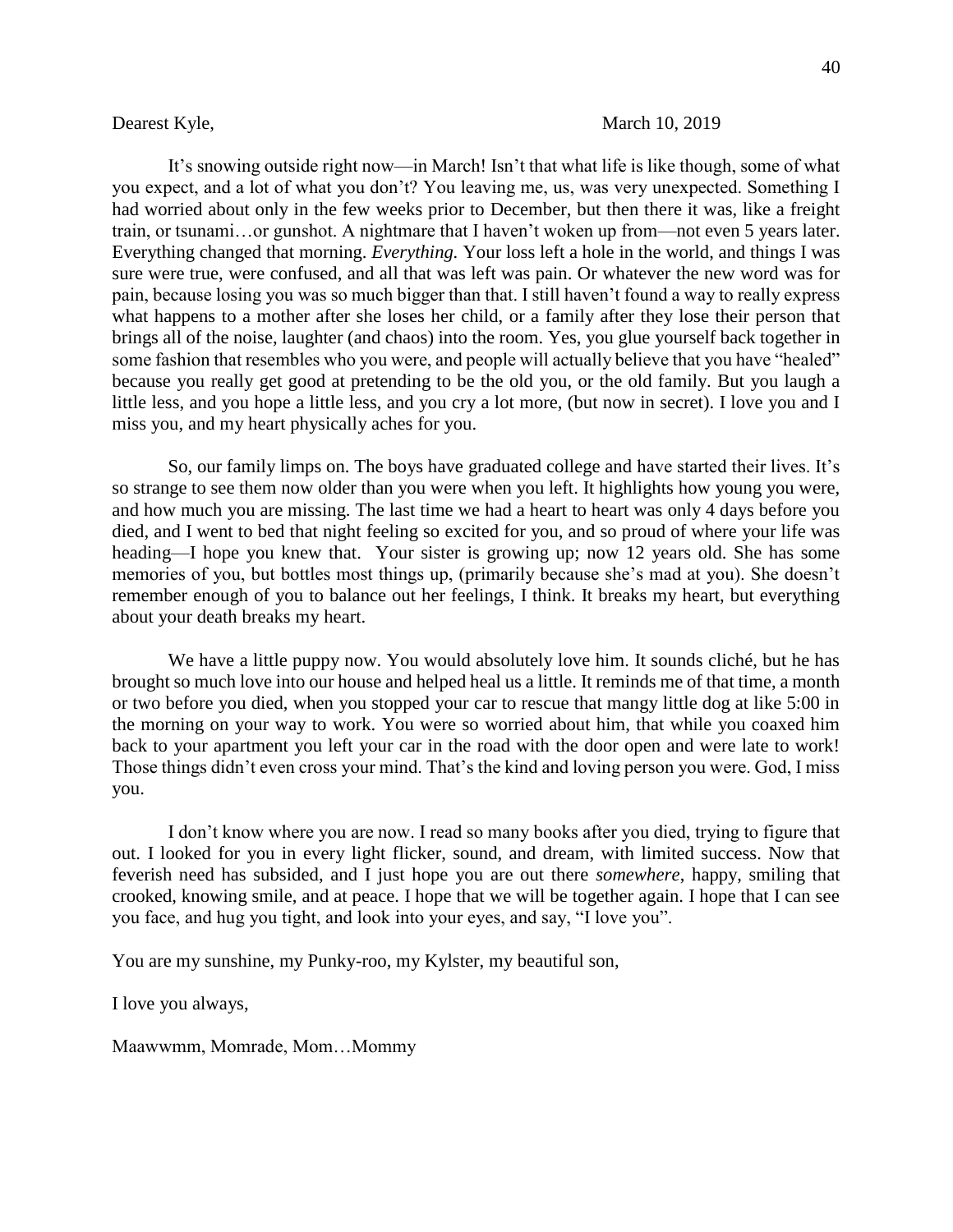9 Mar 2019

Dear Kyle,

It has been five years since your death. I wish you were still alive. By now you would have figured out that life is just one set of unsolvable problems after another—by the time you have come to grips with one crisis, it's already shape-shifted on you, and you are dealing with a completely different thing. A little more living would have given you the confidence to shoulder that burden—but you didn't allow yourself that time. And so, here we are. Well, it's not like I'm offering you advice, anyway. You are way beyond that. Nor do I have any wisdom to offer, now. What can I teach you about life and death that you don't already know?

 "The night is the night, It begins with the morning, It lays me to you."

You know more about that night than I do, now. Nor is there any point in reciting the events of the past five years, as if you were on deployment and wanted to hear about our puppy, or as if I wanted you to examine and judge the results of your actions. You are beyond those things now. A father should teach, and listen, and quietly provide, and of course I can do none of these things for you now. Those are for the living. But a father still has the power to bless his family, even the dead, and perhaps especially the dead. That is the only gift I have left to give you. So that is what I will offer, a blessing from the Old Testament:

May the Lord bless and keep you.

May the Lord make His face shine upon you and be gracious towards you.

May the Lord look upon you with kindness and give you His peace.

That's about as timeless as things get, on my side of the wall between us. We will meet again, on your side.

Love, George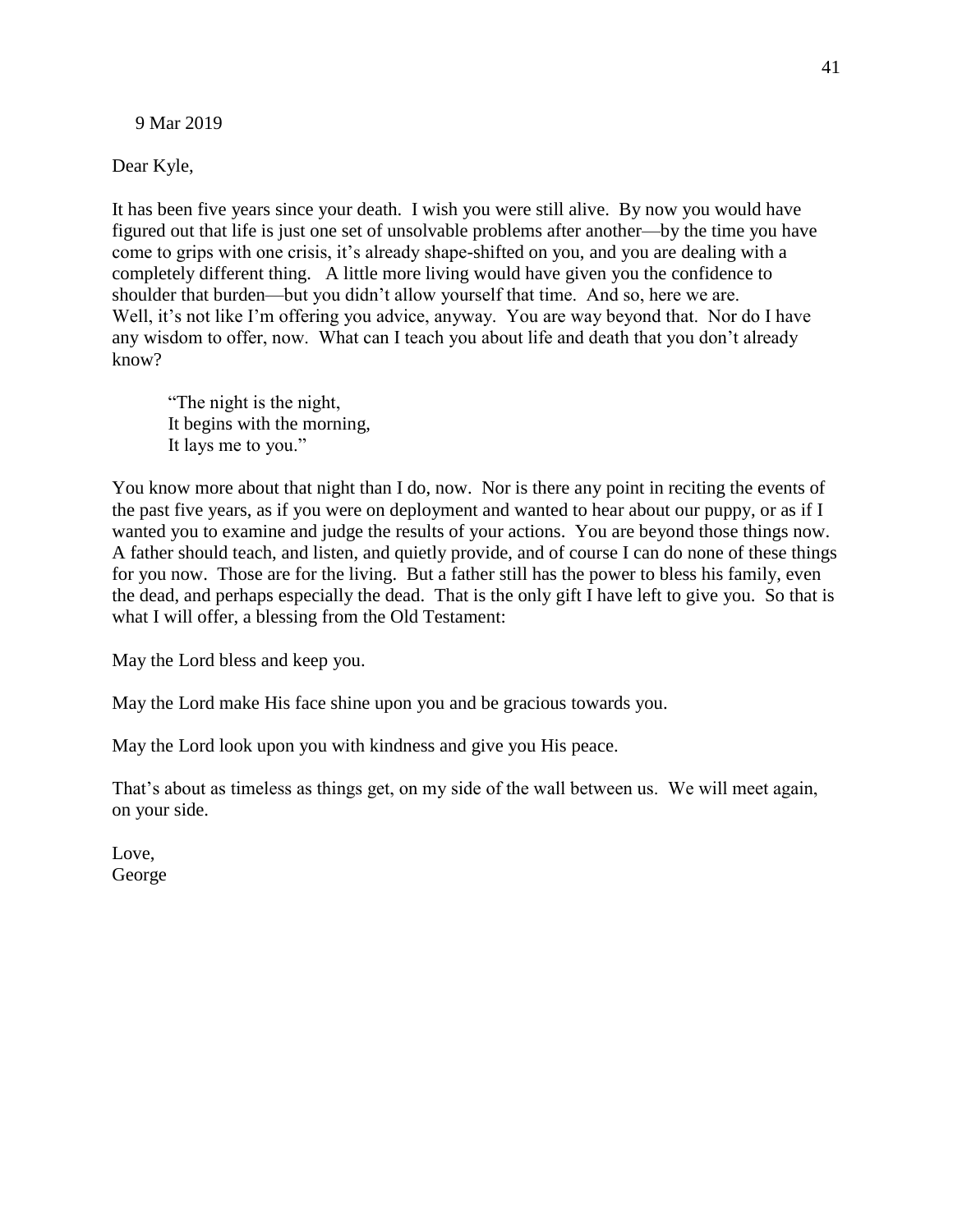March 13, 2019

Dearest Kyle,

I am writing this letter to you today to express my sincere feeling of sadness that I need to apologize for letting you down. I wish I had expressed my feeling more to you, I wish you felt that no matter what, that I love you, unconditionally. You are my first grandchild. I miss you so much. As I reflect on my thoughts of my hopes for your future, your life that you could have made for yourself, I wish you could have seen the promise that I saw. I am sorry for your pain, I am sorry I could not have taken it away from you, I am sorry. You will always be my sweet, loving, caring star. I see you every night in the stars.

Please forgive me.

Gramma (Mema)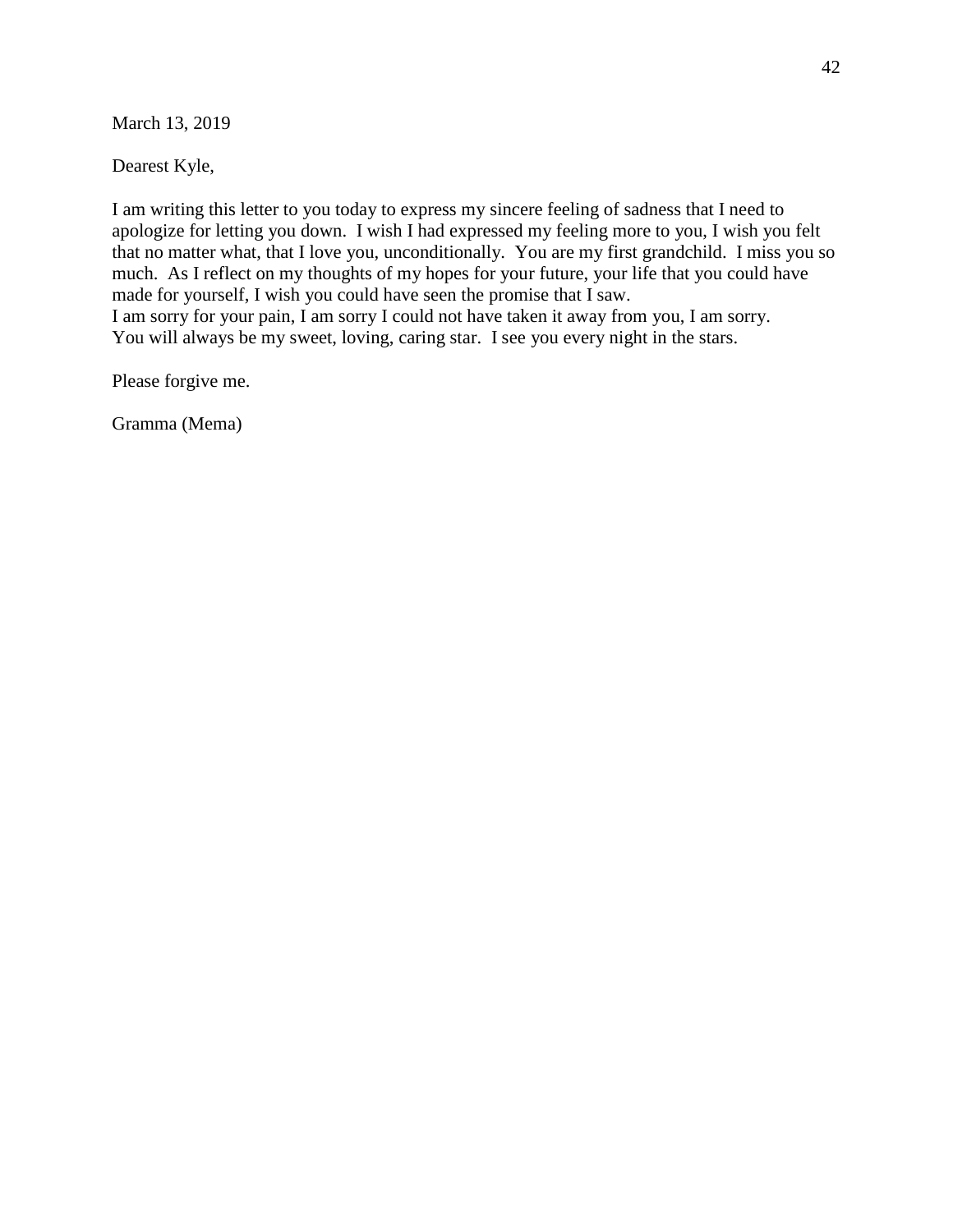#### Dear Kyle,

I thought I wanted to write you an angry letter, but the more I think about it the more my feelings transform. I wanted to make it about me, about the pain I felt at a time when I was already experiencing a lot of pain. Maybe it's just easier to fill in the blanks with my own emotions and reactions because I don't know the details of what was going on for you on that last day.

We lost touch. I still think back on the last two times I saw you. In one, I dropped you off at Safeway for work after driving you and Eli around back-country roads in my car for a while. I don't think we were really going anywhere, just driving. There was music playing. I don't think we talked much; we were just there. The other last time was at a party in somebody's backyard. You took a literally flaming shot of fireball, or three. You seemed . . . determined. Determined to get fucked up enough to stop caring. I don't remember which memory was the very last anymore.

But I do remember the day of your funeral. I woke up and took a big shot of red wine. Bitter. I cried a lot. For a long time, I felt guilty about your death, as if I could have somehow single-handedly prevented it if I'd reached out to you more. My head gets a little big sometimes. The church was full of people who loved you. I don't know, maybe it wasn't full, but it felt like it. I hated the sermon. It felt empty. People held hands. We held a wake for you. We took shots of fireball and were just there together. Some Mormon missionaries came to the door and somebody explained to them what the day meant for us. I think it was Lucas . . . They dropped the sales pitch and said a prayer for you. It's moments like that, fueled by human compassion, that affect me and stick with me the most. I feel like those moments happened more effortlessly and more often in that group of friends than in most circles. I don't know, Kyle. There was something special about our friends. Maybe that's just nostalgia talking, or maybe it was the perfect mix of adolescent naivety and kind hearts. Who knows, but I'm grateful to this day. There's something about the friendships you have when you're young that makes them impossible to recreate. So much has changed . . .

Things are supposed to change though. Maybe things would have changed for you if you'd stuck around to find out. We could have been nearing the definition of "old friends" by now, catching up over coffee, going to the coast and gazing out at the horizon, grateful to have survived all the crazy shit life's thrown our way so far, grateful to have learned from it all.

I don't know, man. I know "what if's" are pointless. I also know there's a lot I don't know. It's been a long journey, but I feel like I've made peace with what I do know of your story. There's so much more I could say, details about the insane paths I've gone down in my mind and the versions of this letter I've tried to write, but this one feels good, right now, today. That's all we ever really have: right now, today. It will never stop breaking my heart that you didn't give yourself a chance to see how things could get brighter, and I am still a little angry that you gave up and left everybody else to pick up the pieces. Hell, maybe I haven't made peace with it after all. I just hope your soul's in a happier place and my heart goes out to your family, our old friends, and everybody who still loves and misses you.

I've been reading into the difference between pain and suffering lately. Suffering is what happens when you let your pain consume you, suffocate you, and control your life. Suffering is optional, pain isn't. If you can learn to feel your pain without fearing it or getting lost in it, then you can learn how to live through it without believing it defines you, and come out the other side a stronger, wiser person, more prepared for the next bout, whatever form it may take. Just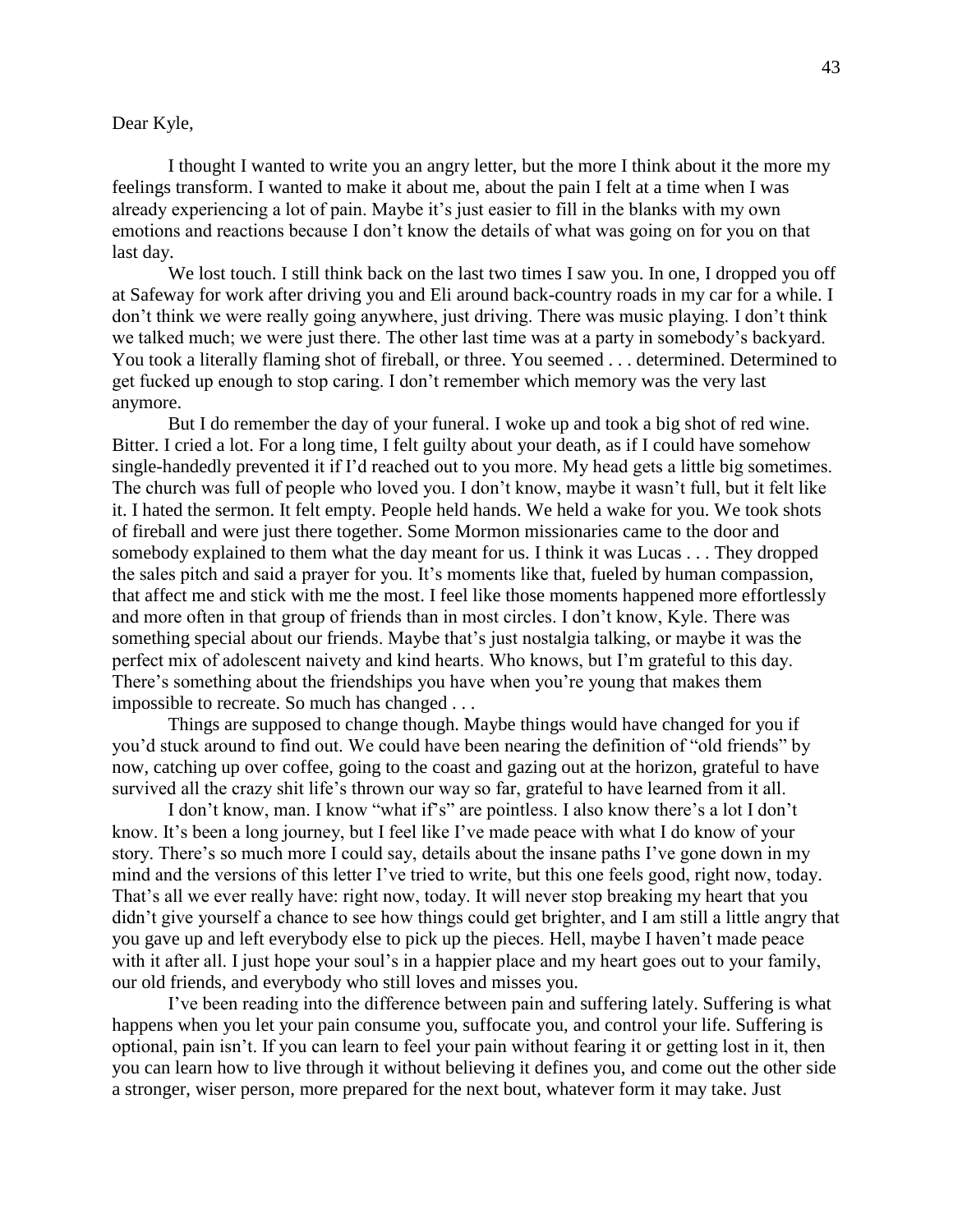something to think about. I still ponder the fact that energy never dies when I look up at the trees. You're still out there, in one way or another. And you're in here. You always will be.

You're an idiot. I love you.

~Sarah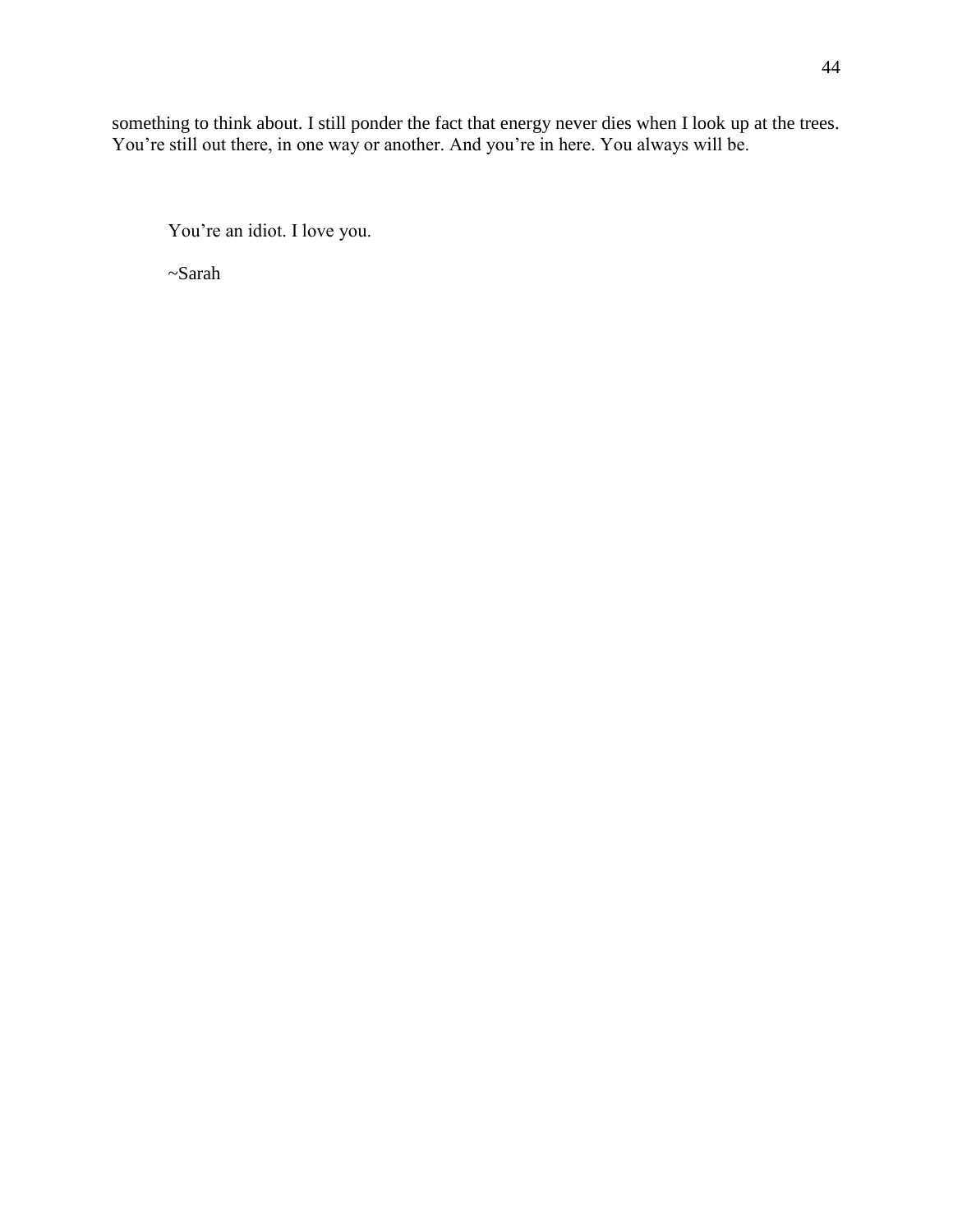Our lives are continuously contextualized by the people we see leave before us. You were the first person for me to see go in a way I could not cope with. The ambiguous circumstances surrounding your passing have left me to genuflect in the dark for years; to abandon my pragmatic approach to life and believe you have found peace after death. Not because I do, (or at least not at this point in my life) but because I want to. Because I don't want to believe your final days were filled with an uncontrollable grief that you could no longer cope with; because I don't want to believe the space that had been growing between us was partially my fault; that I failed to detect warning signs that had been showing themselves for years. The truth is it's almost impossible for me to understand without embracing the idea that I could have made more of an effort. These thoughts are moot. You live within my life day to day without me realizing it. You shaped fundamental philosophical ideologies I carry with me today, and I continue to emulate your romantic nature, your kindness, and writing ability. As life moves and I see more people I love pass, I've learned that at some point, either everyone I know will be a passing I must deal with, or I will go first. For as traumatic as it was to experience your death, I'm glad you didn't have to experience mine. I never wanted to see you suffer. And as selfish as it was for you to take your own life, I forgive you.

Brendan Murphy